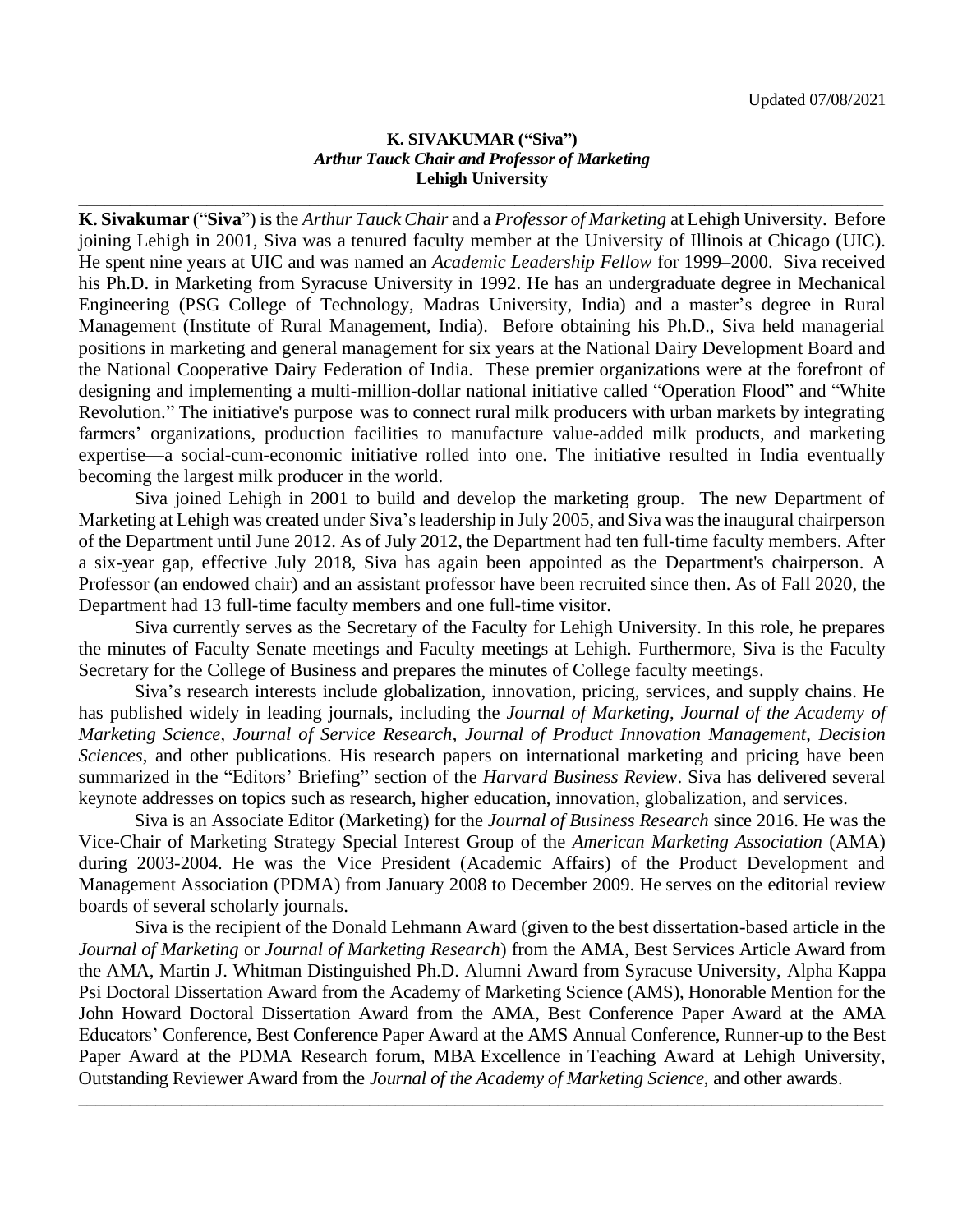## **EDUCATION**

Ph.D., Syracuse University, Syracuse, New York – 1992

*Major:* Marketing; *Minor:* Econometrics *Advisor*: S. P. Raj *Dissertation*: "An Investigation of Factors Contributing to Asymmetric Price Tier Competition" Winner, Alpha Kappa Psi Doctoral Dissertation Award, Academy of Marketing Science Honorable Mention, John Howard Doctoral Dissertation Award, American Marketing Association Dissertation-based article in *Journal of Marketing* received the Donald Lehmann Award given by the American Marketing Association Recipient of the Martin J. Whitman Distinguished Ph.D. Alumni Award in 2007

- PGDRM (Master's Degree), Institute of Rural Management, Anand, India 1982 Obtained the highest GPA in the class
- BE (Honors), PSG College of Technology, Madras University, Coimbatore, India 1980 *Major*: Mechanical Engineering

## **ACADEMIC PROFESSIONAL EXPERIENCE**

07/2018 onwards: Chairperson, Department of Marketing, Lehigh University 07/2003 onwards: Professor of Marketing, Lehigh University 06/2001 onwards: Arthur Tauck Chair in International Marketing and Logistics, Lehigh University 07/2005 – 06/2012: Chairperson, Department of Marketing, Lehigh University (Department of Marketing created effective July 1, 2005) 06/2001 – 06/2003: Associate Professor of Marketing, Lehigh University 09/1998 – 05/2001: Associate Professor of Marketing, University of Illinois at Chicago 08/1996 – 12/2000: Coordinator, Marketing Ph.D. program, University of Illinois at Chicago 08/1992 – 08/1998: Assistant Professor of Marketing, University of Illinois at Chicago 08/1988 – 05/1992: Teaching/Research Assistant in Marketing, Syracuse University 03/1982 – 08/1982: Associate Lecturer of Management, PSG College of Technology, Madras University **MANAGERIAL EXPERIENCE** 03/1987 to 08/1988: Manager (Marketing), National Cooperative Dairy Federation of India • Headed marketing operations; reported to the Managing Director • Officiated as Managing Director for three months 08/1982 to 03/1987: Assistant Executive, National Dairy Development Board, India • Head of the marketing department, Sugam Dairy, Baroda, India. Responsible for sales, market research, and advertising (with additional responsibilities for purchasing and information systems for a brief period) • Served as Executive Assistant to the General Manager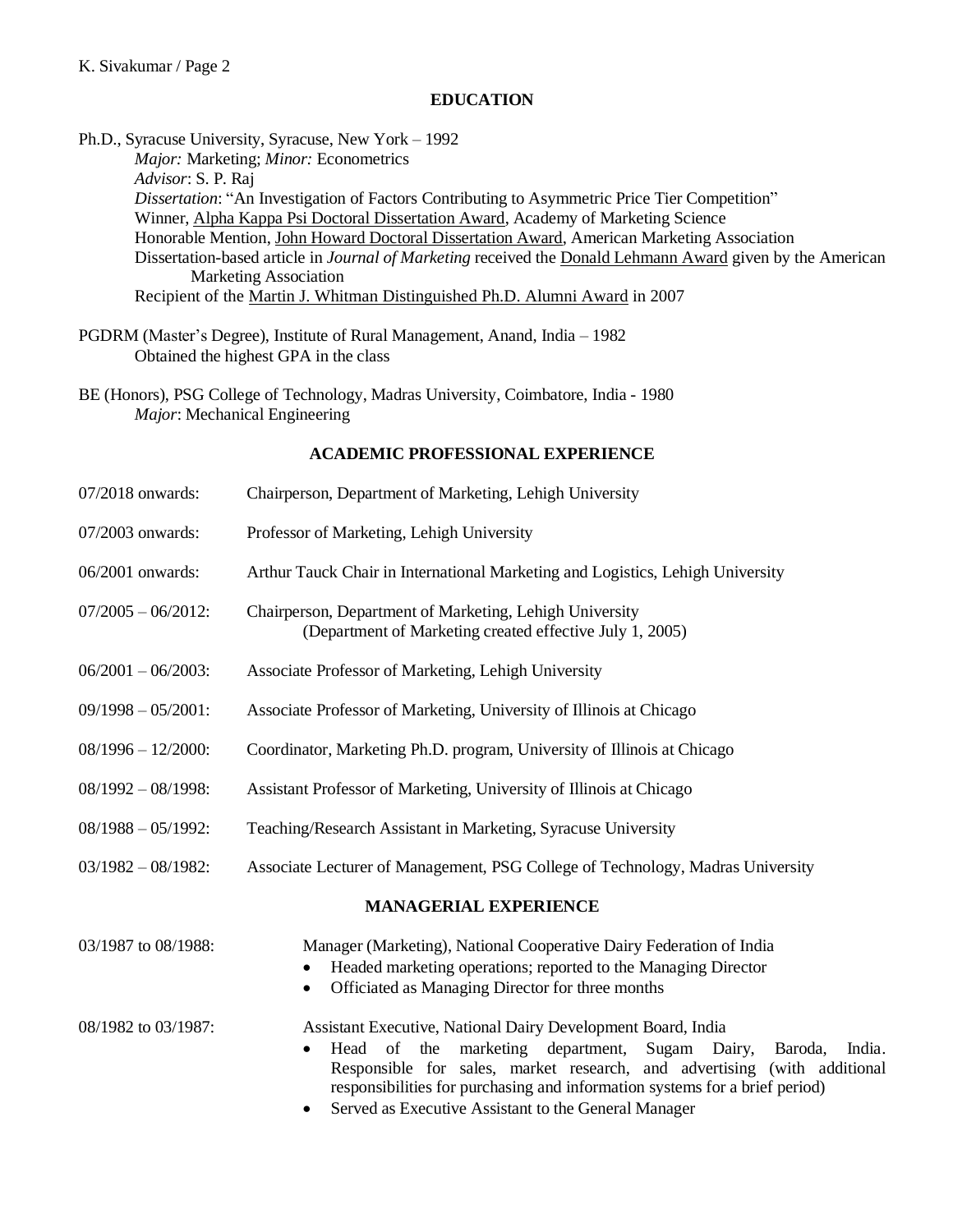## **AWARDS AND HONORS**

### *Research*

- 1. Finalist for the Best Services Article of 2017, American Marketing Association's Service Special Interest  $Group-2018$
- 2. Runner up (Honorable Mention) for the Best Article Award from INFORMS *Service Science* October 2017 [For the paper published in 2016]
- 3. Highly Commended Paper, *International Journal of Logistics Management* May 2017 [For the paper published in 2016]
- 4. Certificate for Highly Cited Research, *Journal of Retailing* December 2016 [Paper published in 2013 was one of the five most highly cited papers published in *Journal of Retailing* during 2014-15-16]
- 5. Runner-up, Best Competitive Paper Award, Research Forum, Product Development and Management Association – 2015
- 6. Best Paper Award, Retailing and Pricing Track, American Marketing Association Summer Educators' Conference – 2015
- 7. Best Services Article of 2014, American Marketing Association's Services Special Interest Group 2015
- 8. Article published in 2004 was among the Top Ten Most Downloaded articles in the 30-year history of *International Marketing Review* – 2013
- 9. William R. Darden Best Marketing Research Paper Award, Academy of Marketing Science Annual Conference – 2011
- 10. Best Paper Award, Research Methods & Analytics Track, American Marketing Association Summer Educators' Conference – 2010
- 11. Best Paper Award, Global Marketing Track, American Marketing Association Winter Educators' Conference – 2009
- 12. Best Paper Award, Marketing Strategy Track, American Marketing Association Summer Educators' Conference – 2007
- 13. Best Paper Award, E-Commerce and Technology Track, American Marketing Association Summer Educators' Conference – 2007
- 14. Literati Club Award for Highly Commended Paper, European Journal of Innovation Management 2004
- 15. Carl R. and Ingeborg Beidleman Research Award, College of Business, Lehigh University 2003
- 16. Best Paper Award, Marketing Research and Data Analysis Track, American Marketing Association Winter Educators' Conference – 2000
- 17. Donald Lehmann Award for the Best Dissertation-Based Article in Marketing Research, American Marketing Association – 1999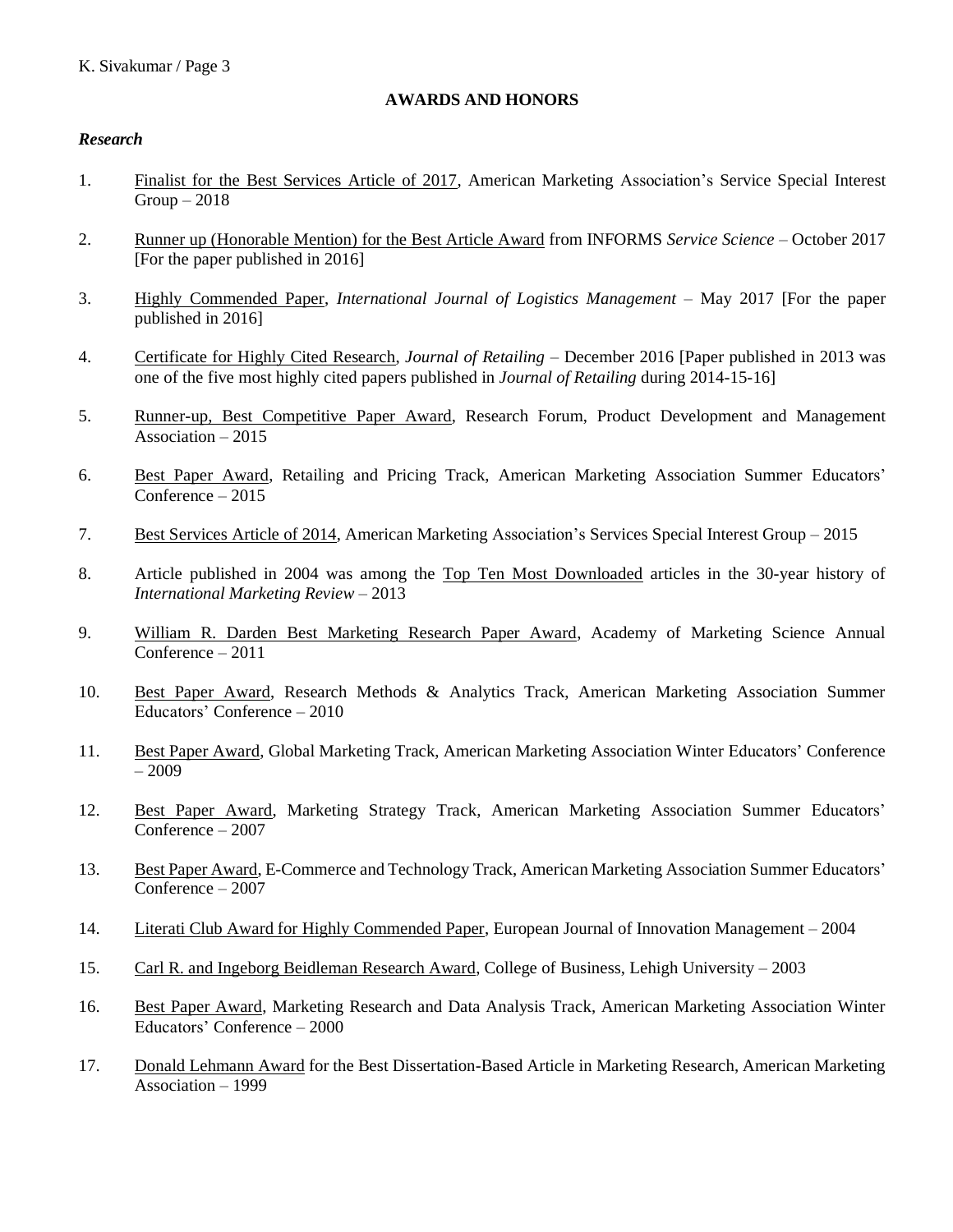- 18. Best Paper Award, Market Intelligence and Marketing Research Track, American Marketing Association Summer Educators' Conference – 1999
- 19. Citation of Excellence for Highest Quality Rating, ANBAR Electronic Intelligence 1998
- 20. M. Wayne Delozier Award for the Best Conference Paper, Academy of Marketing Science 1998
- 21. Citation of Excellence for Highest Quality Rating, ANBAR Electronic Intelligence *–* 1997
- 22. Literati Club Award for Highly Commended Paper, International Marketing Review 1997
- 23. Citation of Excellence for Highest Quality Rating, ANBAR Electronic Intelligence 1996
- 24. Literati Club Award for Excellence for Outstanding Paper, Pricing Strategy & Practice: An International Journal – 1996
- 25. Albert Steffey Chair Award for the Best Theoretical Research Paper, Conference on Pricing & the Marketing Mix, American Marketing Association & Journal of Business Research – 1994
- 26. Alpha Kappa Psi Doctoral Dissertation Award, Academy of Marketing Science 1993
- 27. Honorable Mention, John Howard Doctoral Dissertation Award, American Marketing Association 1993
- 28. Best Competitive Paper Award, American Marketing Association Winter Educators' Conference 1991

### *Teaching*

- 1. MBA Excellence in Teaching Award, Lehigh University 2015
- 2. Finalist, Sherwin Williams Distinguished Teaching Competition, Society for Marketing Advances 2000
- 3. Commendation letters for superior teaching from the Dean, College of Business Administration, University of Illinois at Chicago – Most semesters [for undergraduate, MBA, & Ph.D. courses] – 1992-2001

### *Service*

- 1. Two articles published in 2001 (processed and accepted by me as Special Issue Editor) were among the Top Ten Most Downloaded articles in the 30-year history of *International Marketing Review* – 2013
- 2. Keystone Award, Lehigh University's Office of Multicultural Affairs (presented to a faculty or staff member committed to improving the Lehigh experience for students of color) – 2008
- 3. Top Ten Reviewer Award, *International Marketing Review* 2005-2007
- 4. Outstanding Reviewer Award, *Journal of the Academy of Marketing Science* 1997-2000
- 5. Academic Leadership Fellow (one of five from the University of Illinois at Chicago), Committee of Institutional Cooperation (CIC) – 1999-2000
- 6. Outstanding Reviewer Award, *Journal of Marketing Theory & Practice* 1999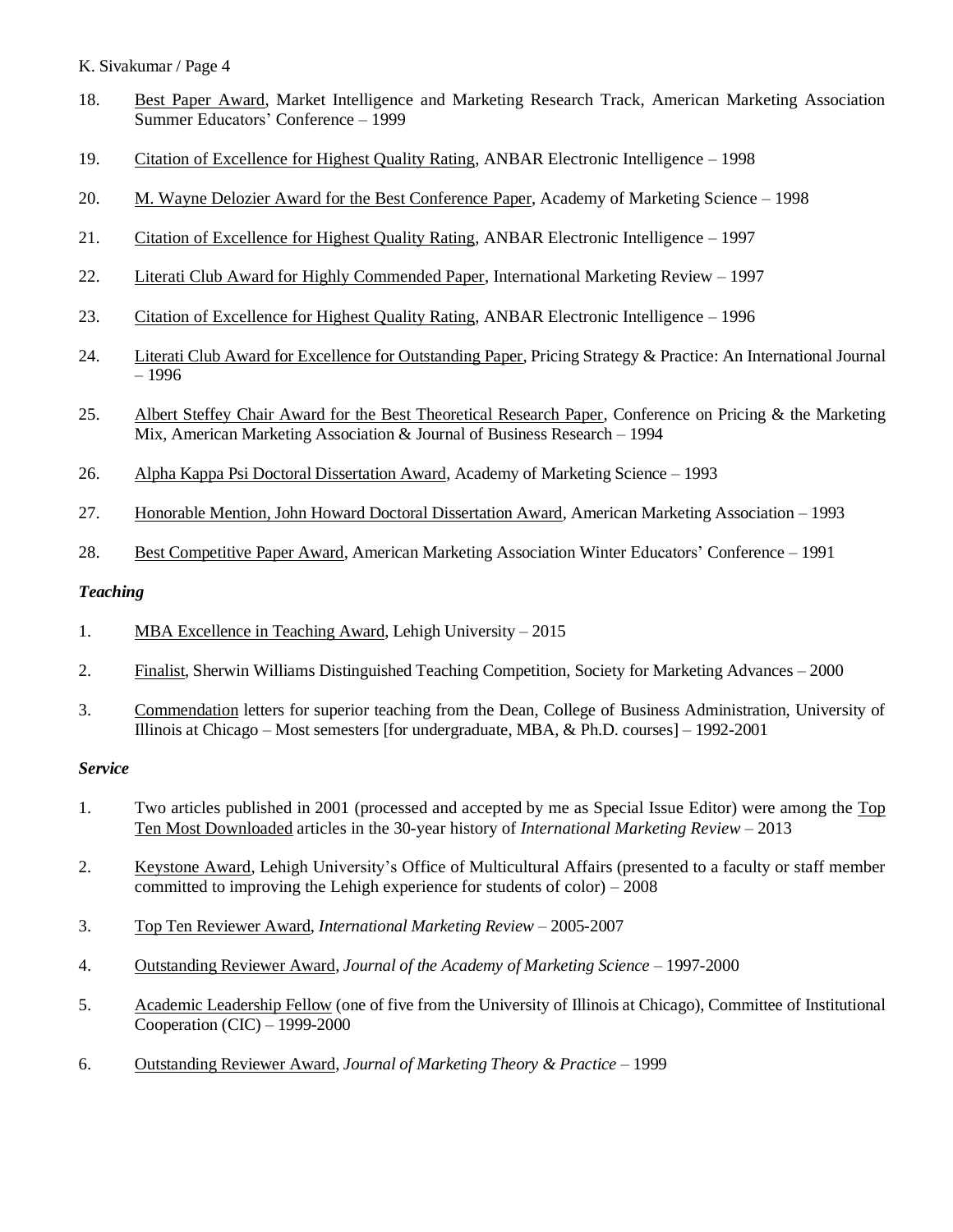## *Other*

- 1. Martin J. Whitman Distinguished Ph.D. Alumni Award, Whitman School of Management, Syracuse University  $-2007$
- 2. Highest GPA, post-graduate program, Institute of Rural Management, Anand, India 1982
- 3. Graduated with Honors, undergraduate program in engineering, Madras University, India 1980
- 4. National Merit Scholarship, India [awarded to less than 0.5% of the high school graduates] 1974 to 1980
- 5. First Rank, pre-university examination, Madras University, India [among approximately 30,000 candidates] 1975
- 6. Sixth Rank in the statewide high school final examination, India [among approximately 300,000 candidates] 1974

### **KEYNOTE ADDRESSES**

- 1. Sivakumar, K. (December 2020), "Enhancing the Impact of Services and Service Research: The Evolving Need for a 'Big Tent' Approach," Keynote address at CONVERGENCE 2020 – Winning through Service Excellence: Theory & Practice, Jagdish Sheth School of Management (Formerly IFIM Business School) - AIM Parasuraman Center for Service Excellence, Bengarulu, India.
- 2. Sivakumar, K. (January 2020), "Conducting Impactful Research: Opportunities, Challenges, and Strategies," Conference Keynote address at the Research Support Conclave, Teaching Learning Centre, Coimbatore Institute of Technology, India.
- 3. Sivakumar, K. (March 2017), "The Power and Responsibility of Management Higher Education," Address as Chief Guest during the convocation ceremony at Chandragupt Institute of Management Patna, India.
- 4. Sivakumar, K. (March 2017), "Research for Positive Impact: Opportunities, Challenges, and Strategies," Keynote speech inaugurating the International Conference on Business Research and Policy at Chandragupt Institute of Management Patna, India.
- 5. Sivakumar, K. (December 2013), "Enhancing the Impact of Innovations: Broadening the Locus of Generation and Consumption," Keynote address at the International Conference on Sustainable Innovation and Successful Product Development for a Turbulent Global Market, Product Development and Management Association (India), Chennai.
- 6. Sivakumar, K. (July 2010), "Moving from Idea to Implementation in Innovation: Using Effective Marketing for Success," Keynote speech to executives in Wuhan, 5<sup>th</sup> International Conference on Product Innovation Management, Wuhan, China.
- 7. Sivakumar, K. (July 2010), "Perspectives on Rigor and Relevance in Global Innovation Research," Keynote speech at the 5<sup>th</sup> International Conference on Product Innovation Management, Wuhan, China.
- 8. Sivakumar, K. (August 2009), "Effective Innovations in/for a Changing World," Keynote speech at the 4<sup>th</sup> International Conference on Product Innovation Management, Wuhan, China.
- 9. Sivakumar, K. (October 2008), "Some Perspectives on Enhancing the Impact of Innovation and Innovation Research," Keynote speech at the 3<sup>rd</sup> International Conference on Product Innovation Management, Wuhan, China.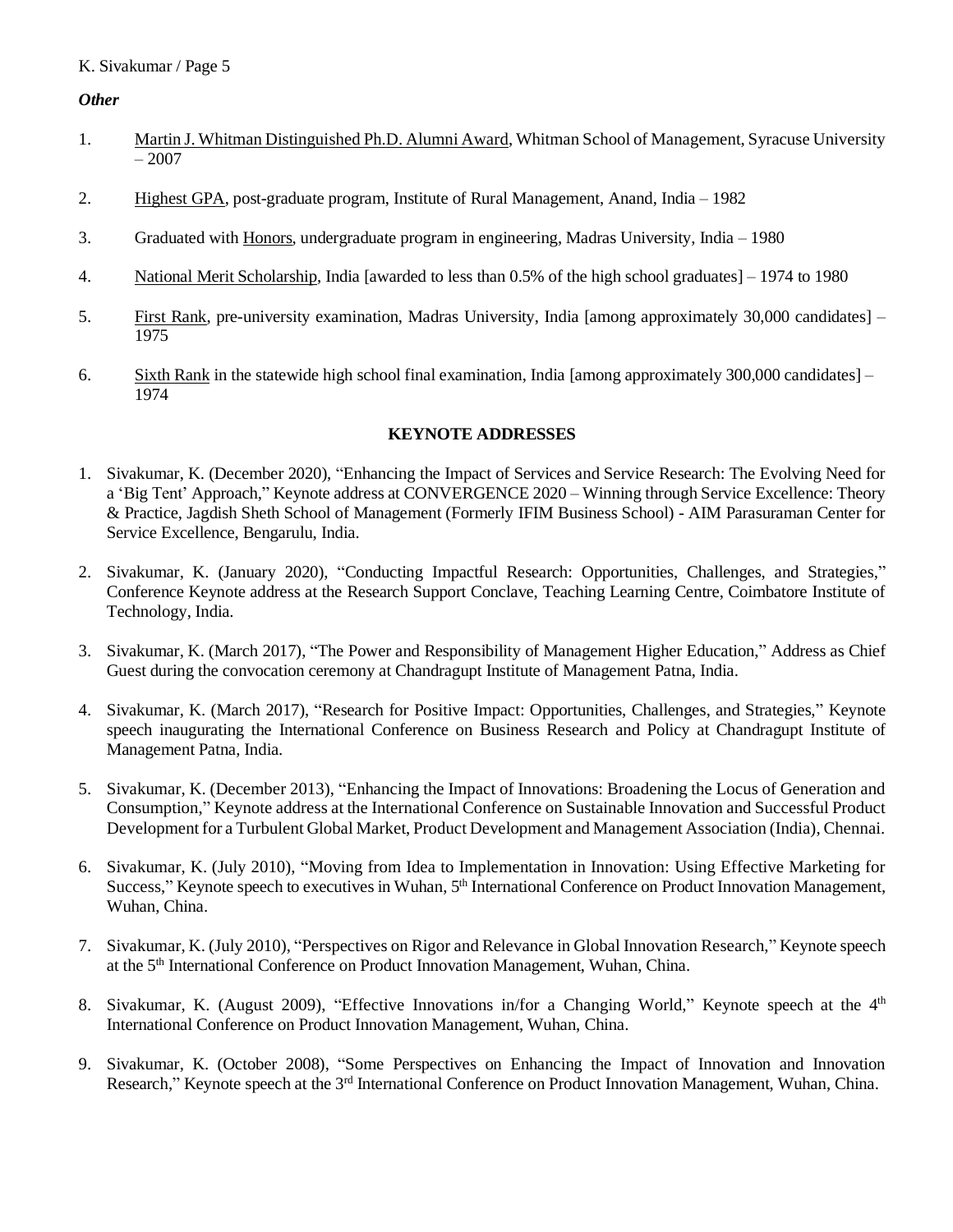## **RESEARCH FOCUS**

## *Substantive Research Areas*

Globalization (Market Entry Strategies, National Culture, Research Methods) Innovation (New Products, Product Development, Technology, Internet Marketing, Intellectual Property) Pricing (Price/Quality Tier Competition, Brand Choice, Price Promotions) Services (Service Quality, Service Failure, Service Delight, Service Recovery, Customer Participation) Supply Chains (Logistics, Business-to-Business Relationships)

## *Methodologies Used in Research*

Integrative literature review, secondary data analysis, experimental design, survey research, meta-analysis, mathematical modeling, numerical simulations, econometrics, and discrete choice modeling (logit, nested logit, mother logit)

## **TEACHING FOCUS**

## *Courses Taught and Interested in Teaching*

*P*rinciples of Marketing, Marketing Foundations, Marketing Research, Pricing, Global Marketing, Marketing Models, Future of Marketing, Contemporary Topics in Marketing, and Doctoral seminar on "The Process of Becoming an Academician"

## *Profile of Students Taught*

Undergraduates, Masters in Management, MBAs (full time and part-time), PhDs

## **LEADERSHIP ROLES IN PROFESSIONAL ORGANIZATIONS**

Member, Academic Committee, Product Development & Management Association, 2005-2015 Vice President (Academic Affairs), Product Development & Management Association, 01/2008-12/2009 Chair, Annual Research Competition, Product Development & Management Association, 2006. Vice-Chair, Marketing Strategy Special Interest Group, *American Marketing Association*, 2003-2004

## **LEADERSHIP ROLES IN CONFERENCE ORGANIZATION**

Co-Chair, Pricing, Retailing, and Personal Selling Track, Academy of Marketing Science Annual Conference, 2022 Co-Chair, Retailing and Pricing Track, Academy of Marketing Science Annual Conference, 2019 Co-Chair, Second Biennial Seth Emerging Scholars Consortium, Academy of Marketing Science, 2013 Chair, Product Development & Management Association Annual Research Forum, 2005 Co-Chair, Global Marketing Track, American Marketing Association Winter Conference, 2005 Chair, Marketing Research Track, Academy of Marketing Science Annual Conference, 2003 Chair, Pricing Track, Academy of Marketing Science Annual Conference, 2002 Chair, Marketing Research Track, American Marketing Association Winter Conference, 2001 Chair, Marketing Research & Modeling Track, Academy of Marketing Science Annual Conference, 1998

## **CONFERENCE SPECIAL SESSION ORGANIZATION**

1. Organizer, Chair, and Moderator of the special session on "Future of Service Research: Opportunities, Challenges, and Strategies" at the American Marketing Association Summer Educators' Conference, August 2018.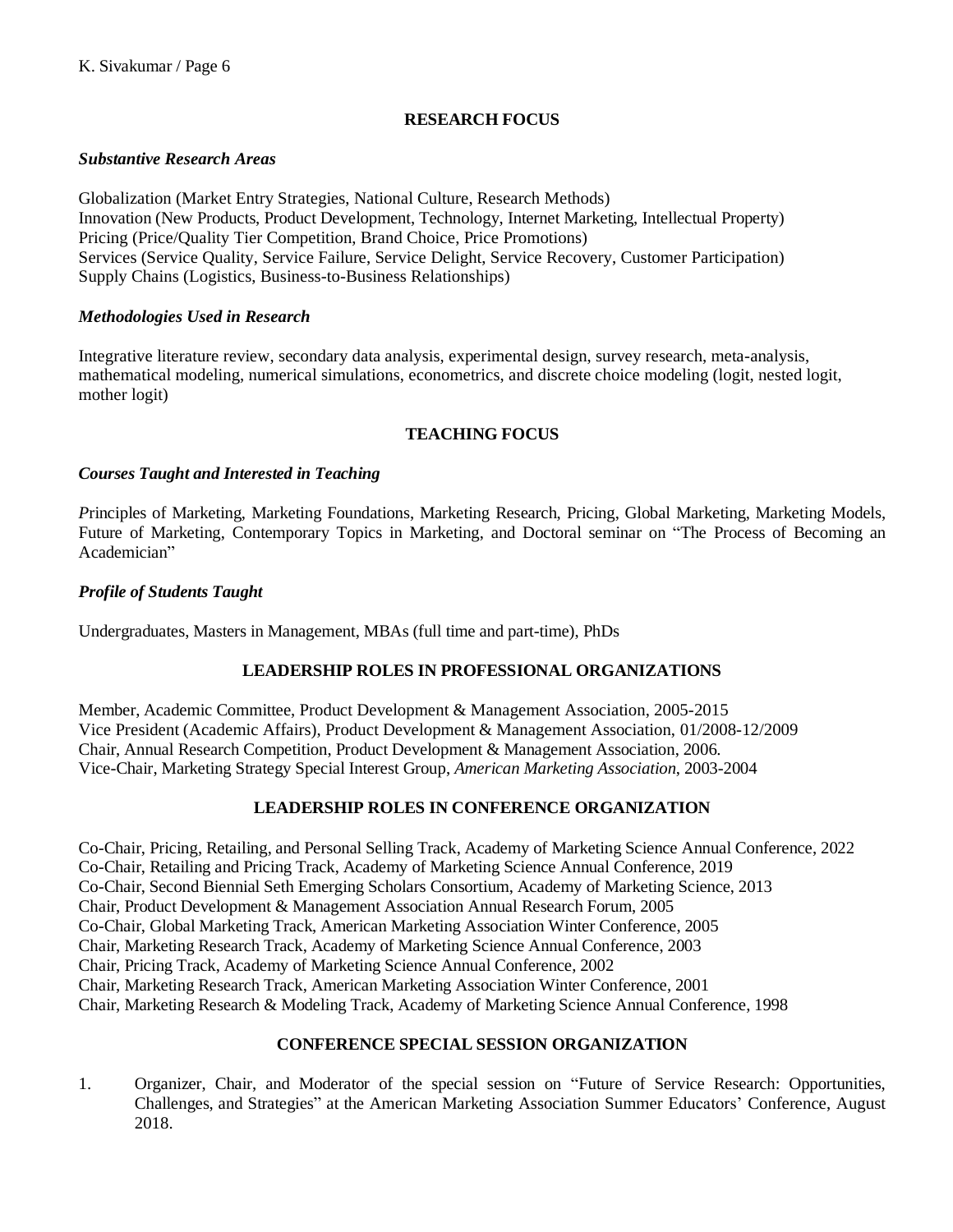- 2. Organizer, Chair, and Moderator of the special session on "Innovation Outsourcing in the Global Context" at the Academy of Indian Marketing International Conference on "Innovation in Marketing for Emerging Markets: Global Challenges and Opportunities," July 2012.
- 3. Organizer, Chair, and Moderator of the special session on "Marketing Professoriate of the Future: Landscape and Strategies" at the Academy of Marketing Science Annual Conference, May 2012.
- 4. Organizer, Chair, and Moderator of the special session on "Future of the Marketing Academia: Opportunities, Challenges, and Strategies" at the Academy of Marketing Science Annual Conference, May 2011.
- 5. Organizer, Chair, and Moderator of the special session on "Exploring the Marketing-Innovation Link in the Global Context" at the Academy of Indian Marketing International Conference on "Emerging Markets in the New World Order: The Paradigm Shift," December 2010.
- 6. Organizer, Chair, and Moderator of the special session on "(Re)Designing Marketing Curriculum and Education for the Changing World" at the American Marketing Association Winter Educators' Conference, February 2010.
- 7. Organizer, Chair, and Moderator of the special session on "Marketing Education for the Future: Opportunities, Challenges, and Strategies" at the Academy of Marketing Science Annual Conference, May 2009.
- 8. Organizer, Chair, and Moderator of the special session on "Role of Academics Affairs in the PDMA: Leveraging the History & Strength of Academic Affairs to Enhance the Impact of PDMA" at the Product Development and Management Association Research Forum, September 2008.
- 9. Organizer, Chair, and Moderator of the special plenary session on "Balancing Academic Rigor and Managerial Relevance in Innovation Research**"** at the Product Development and Management Association Research Forum, September 2007.
- 10. Co-organizer and co-chair of a two-part special session on "Expanding our Methodological Universe: Illuminations and Illustrations from Global Marketing Research" at the American Marketing Association Winter Educators' Conference, February 2005.
- 11. Organizer and chair of a special session on "Effective Strategies for Early Faculty Career Management" at the American Marketing Association Winter Educators' Conference, February 2004.
- 12. Organizer and chair of a special session on "The Future of Marketing Academia: Opportunities and Challenges" at the Academy of Marketing Science Annual Conference, May 2003.
- 13. Organizer and chair of a special session on "Strategies for Early Faculty Career Management" at the American Marketing Association Winter Educators' Conference, February 2003.
- 14. Organized and co-chaired two special sessions on "Balancing Methodological Rigor and Managerial Relevance in Scholarly Research in Marketing: A Dilemma or an Opportunity?" at the Academy of Marketing Science Conference – 1998.

### **SERVICE CONTRIBUTIONS**

### **Presentations (External)**

1. Sivakumar, K. (June 2021), "Strategies for Effective Early Career Management," Plenary Session on Navigating the Academic Career During Tenure Track, AIM-AMA Sheth Foundation Doctoral Consortium,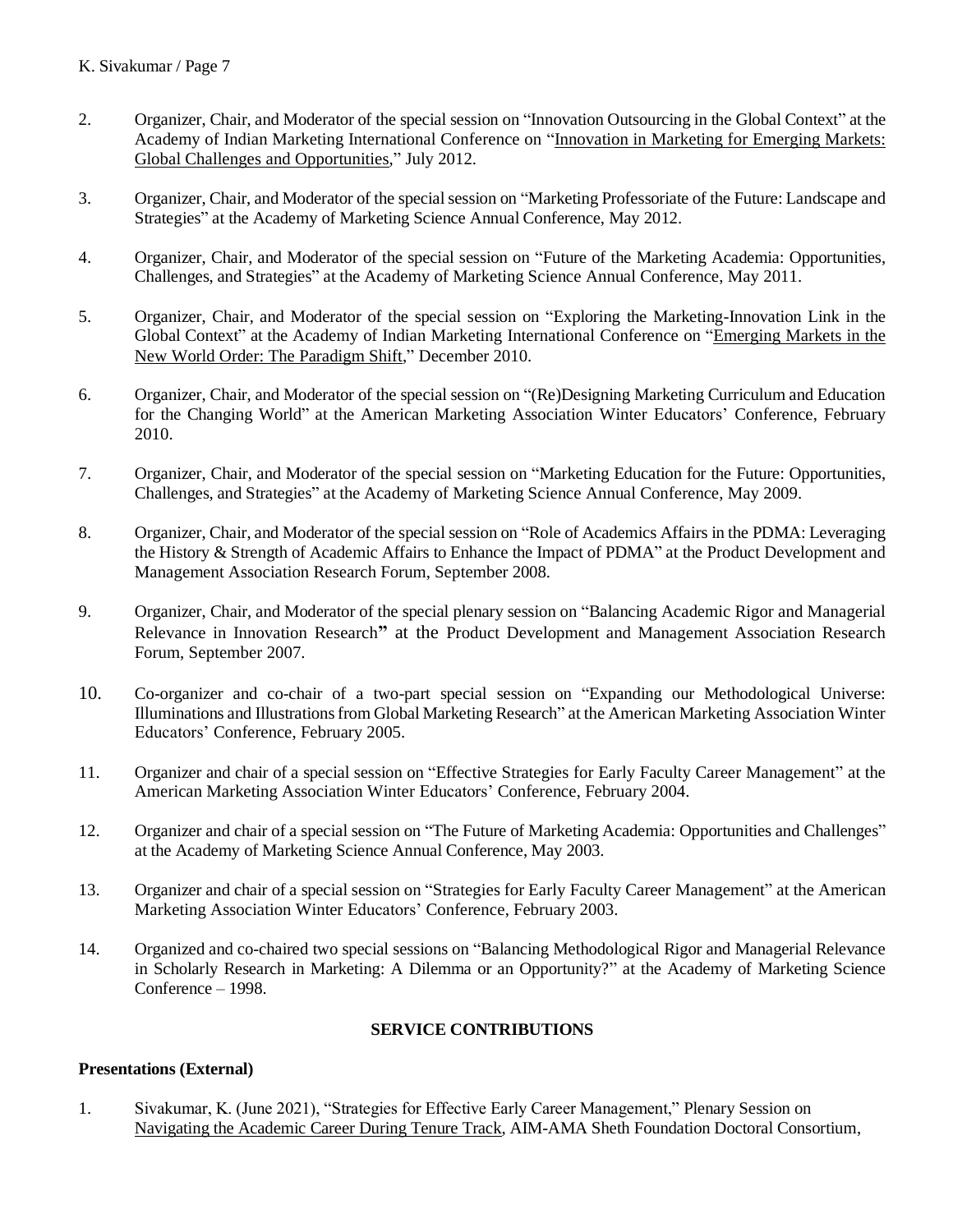Jagdish Sheth School of Management (JAGSOM), India.

- 2. Sivakumar, K. (January 2020), "Conducting Impactful Research: Opportunities, Challenges, and Strategies," Indian Institute of Management Indore, India.
- 3. Sivakumar, K. (January 2020), "Strategies for Successful Research and Publishing," Pre-Conference Workshop: Research and Paper Development, MARKCON – International Marketing Conference, Indus Business Academy, India.
- 4. Sivakumar, K. (January 2018), "Strategies for Successful Research and Publishing," International Conference on Agribusiness in Emerging Economies, TERI School of Advanced Studies, New Delhi, India.
- 5. Sivakumar, K. (October 2016), "Reflections on Research and Publishing," Product Development and Management Association Research Forum – 'Meet the Editors' session.
- 6. Sivakumar, K. (January 2016), "Strategies for Successful Research and Publishing," Lead presentation on research mentoring, International Conference on Agribusiness in Emerging Economies, Institute of Rural Management Anand, India.
- 7. Sivakumar, K. (January 2016), "Effective Strategies for Conducting Research with Impact," Indian Institute of Management Indore, India.
- 8. Sivakumar, K. (August 2014), "Strategies for the Marketing Professoriate in the Global Context," Third Sheth Emerging Scholars Consortium, Academy of Marketing Science, Lima.
- 9. Sivakumar, K. (August 2014), "Perspectives on Reviewing and Publishing," World Marketing Congress, Academy of Marketing Science, Lima.
- 10. Sivakumar, K. (December 2013), "Developing a Research Agenda During the Doctoral Program and Beyond," 2nd National Symposium on Rural Management, Institute of Rural Management, Anand, India.
- 11. Sivakumar, K. (July 2013), "Career Management Issues for Emerging Scholars," Second Sheth Emerging Scholars Consortium, Academy of Marketing Science, Melbourne.
- 12. Sivakumar, K. (May 2012), "Marketing Faculty Career Management Issues of the Future," Academy of Marketing Science Annual Conference, New Orleans.
- 13. Sivakumar, K. (May 26, 2011), "Future of the Marketing Academia: Faculty Career Management Issues," Academy of Marketing Science Annual Conference, Miami.
- 14. Sivakumar, K. (December 28, 2010), "Perspectives and Reflections of a Practitioner-Turned-Academic: Career Path, Research Interests, and Institutional Contributions," Presentation to students at the International Institute of Health Management Research, New Delhi, India.
- 15. Sivakumar, K. (December 28, 2010), "Revising, Balancing, and Assimilating: Faculty Career Management Strategies for Personal Growth and Institutional Advancement," Presentation to the faculty members at the International Institute of Health Management Research, New Delhi, India.
- 16. Sivakumar, K. (December 20, 2010), "Laying a Strong Foundation for an Academic Career: Research Strategies during Doctoral Program and Beyond," Presentation to the doctoral program participants, Institute of Rural Management, Anand, India.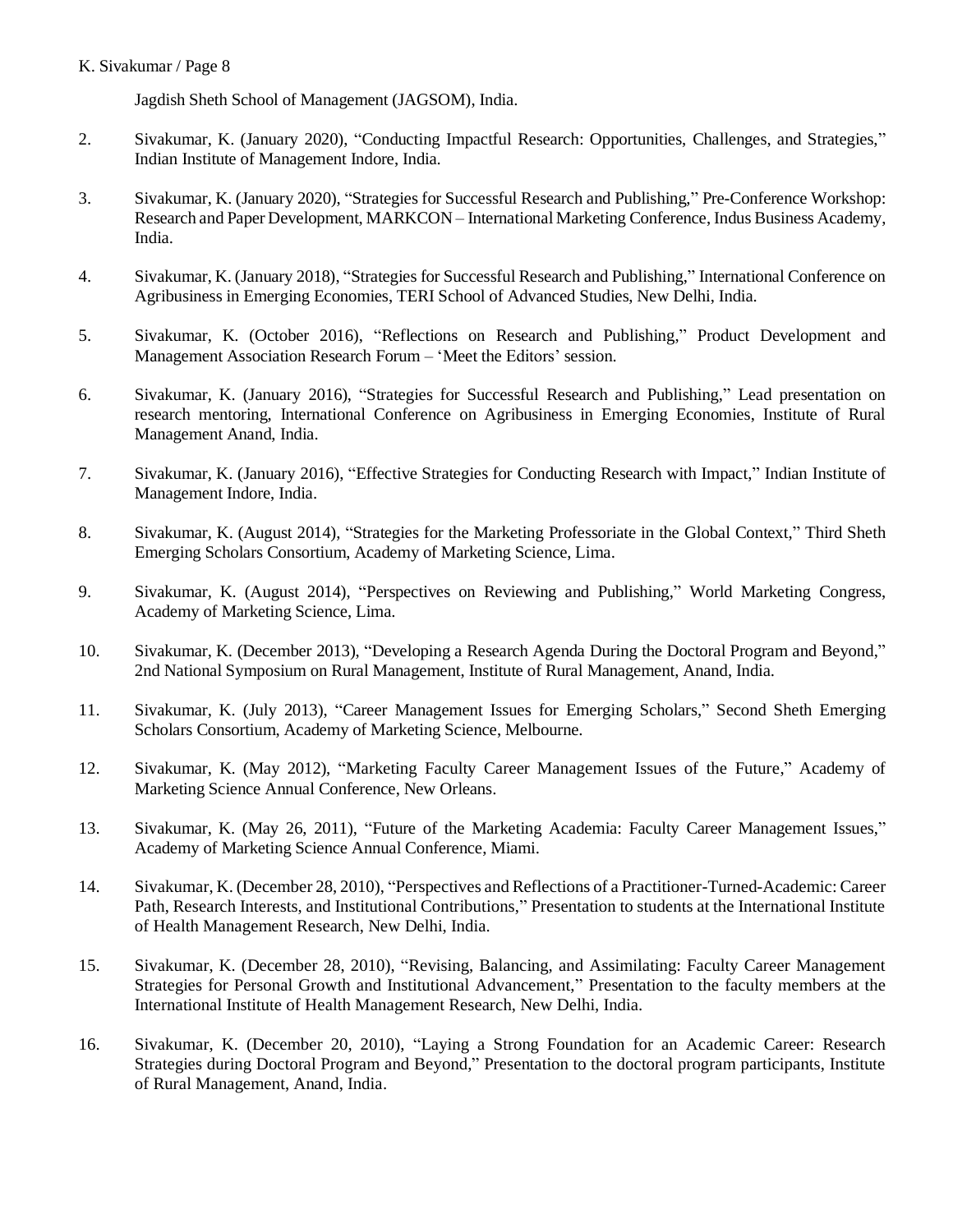- 17. Sivakumar, K. (December 20, 2010), "Perspectives and Reflections of a First Batch Graduate: Career Path, Research Interests, and Institutional Contributions," Address to the master's program participants, Institute of Rural Management, Anand, India.
- 18. Sivakumar, K. (June 10, 2010), "Integrating, Positioning, Revising, and Balancing: Research & Career Management Strategies During the Doctoral Program and Early Career," Aston University, Birmingham, United Kingdom.
- 19. Sivakumar, K. (April 9, 2010), "Global Education Scenarios of the Future: Opportunities, Challenges, and Strategies," 2010 Phi Beta Delta Annual Conference, Philadelphia.
- 20. Sivakumar, K. (February 20, 2010), "Future of the Undergraduate Marketing Education: Opportunities, Challenges, and Strategies," American Marketing Association Winter Educators' Conference, New Orleans.
- 21. Sivakumar, K. (April 6, 2007), "Integrating, Positioning, and Revising: Career Management Strategies during the Doctoral Program (and Beyond)," Whitman School of Management, Syracuse University.
- 22. Sivakumar, K. (February 16, 2006), "Revising, Balancing, & Assimilating: Effective Strategies for Early Career Management," University of Illinois at Chicago.
- 23. Sivakumar, K. (August 14, 2003), "Positioning, Preparing, Revising, and Persevering: Strategies for Research Career Focusing on Explanatory Research Methods," The Ph.D. Project Marketing Doctoral Students Association Conference, Chicago.
- 24. Sivakumar, K. (August 2, 2002), "Preparing, Revising, and Documenting: Strategies for Implementing Quantitative Research," The Ph.D. Project Marketing Doctoral Students Association Conference, San Diego, CA.
- 25. Sivakumar, K. (March 8, 2002), "Integrating, Positioning, and Revising: Career Management Strategies during the Doctoral Program (and Beyond)," Syracuse University.
- 26. Sivakumar, K. (August 1999), "Strategies for Entering Ph.D. Students," The Ph.D. Project Marketing Doctoral Students Association Conference, San Francisco.

### **Presentations (Internal)**

- 1. Sivakumar, K. "Revising, Balancing, & Assimilating: Strategies for Effective Early Career Management," College of Business, Lehigh University (September 2012, October 2011, December 2009, October 2008, March 2006).
- 2. Sivakumar, K. (January 15, 2009), "Developing, Positioning, and Marketing: Strategies for Academic Career Preparation," Office of Graduate Student Life and Career Services, Lehigh University.
- 3. Sivakumar, K. (December 14, 2006), Panel member for a session on "Getting Tenure at Lehigh," Lehigh University Faculty Mentoring Committee (was the lead presenter on research and scholarship).
- 4. Sivakumar, K. (November 16, 2004), "Developing, Positioning, and Marketing: Strategies for Academic Career Preparation," in the session *Getting a Job in Academe* organized by the Director of Graduate Student Life, Lehigh University.
- 5. Sivakumar, K. (August 18, 2003), "A Home Away from Home: Using the Lehigh Educational Experience as an Opportunity," Office of International Students & Scholars, Lehigh University.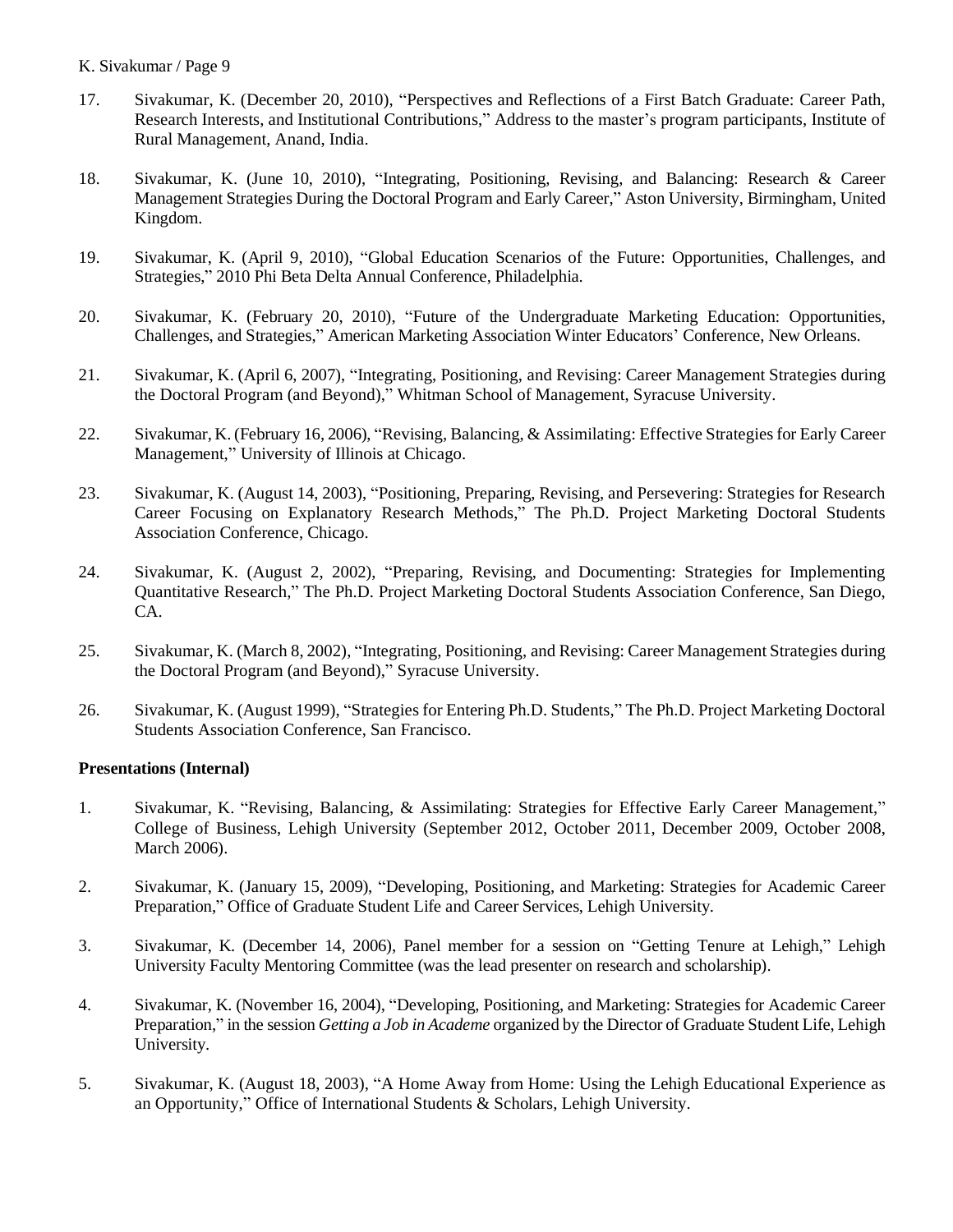- 6. Sivakumar, K. (October 15, 2002), "Developing, Positioning, and Marketing: Strategies for Academic Career Preparation," in the session *Getting a Job in Academe: The Inside Scoop* organized by Director of Graduate Student Life, Lehigh University.
- 7. Sivakumar, K. (September 19, 2002), "Revising, Balancing, & Assimilating: Strategies for Early Career Management," Faculty Development Program, Lehigh University.
- 8. Sivakumar, K. (March 27, 2002), "Developing, Positioning, and Marketing: Strategies for Academic Career Preparation," in the session *Getting a Job in Academe* organized by Director of Graduate Student Life, Lehigh University.
- 9. Sivakumar, K. (March 12, 2002), "Revising, Balancing, & Assimilating: Strategies for Early Career Management," Faculty Development Program, Lehigh University.
- 10. Sivakumar, K. (January 21, 2002), "A Home Away from Home: Using the Lehigh Experience as an Opportunity," Office of International Students & Scholars, Lehigh University.

#### *Service to the University (Lehigh University)*

Secretary of the Faculty, 2015-16, 2016-17, 2017-18, 2018-19, 2019-20, 2020-21, 2021-22 Ex Officio member of the Lehigh Faculty Senate, 2018-19, 2019-20, 2020-21, 2021-22 Ex Officio member of the Lehigh Faculty Senate Executive Committee, 2018-19, 2018-19, 2019-20 Member, Faculty Steering Committee, 2015-18 Member, Committee on Nominations, 2013-18 Chairperson, 2014-15 Co-Chairperson, Council for Equity and Community, 2012-14 Co-Chairperson, Working Group on Industry-Sponsored Research, 2009-10 Co-Chairperson, University Faculty Mentoring Committee, 2009-14 Chairperson, University Faculty Mentoring Committee, 2007-2009 Member, Martin Luther King, Jr. Day Planning Committee, 2007 and 2008 Member, Website Subcommittee 2007 Member, Graduate and Research Committee (GRC), 2002-05 Member, GRC Subcommittee on "Research Policy," 2003-05 Member, GRC Subcommittee on "Center and Institute Policy Review," 2002-03 Member, GRC Subcommittee on "Graduate Student Life," 2002-03 Chairperson, GRC Subcommittee on "Research Policy," 2004-05 Member, Ad hoc Committee on Global Affairs, 2013-14 Member, Collaborative Research (CORE) proposal review Panel (Office of VP for Research), 2012 Member, Internal Review Committee (Office of VP for Research), 2011-14 Member, Faculty and Staff of Color Network Steering Committee, 2011-14 Member, Faculty Innovation Grant Review Panel, 2011, 2012 Member, Search Committee for the Vice Provost for Academic Diversity, 2010-11 Member, Lehigh University Benefit Survey Team, 2009 Member, Committee to develop an international portfolio for Lehigh University, 2009 Member, President's Strategic Thinking Working Group on "Increasing Research and Graduate Programs," 2008 Member, Advisory Committee for LU/UN Partnership, 2007-2017 Member, Advisory Council, "Globalization and Social Change" Initiative, 2007-2009 Member, Search Committee for the Vice President of University Communications, 2007-2008 Member, Faculty Compensation Committee, 2007-2013 Mentor, Lehigh University student mentoring program, 2006-2008 Member, Search Committee for the Vice Provost for Research, 2006-2007 Member (College Representative), Search Committee for the Dean, College of Arts and Sciences, 2003-04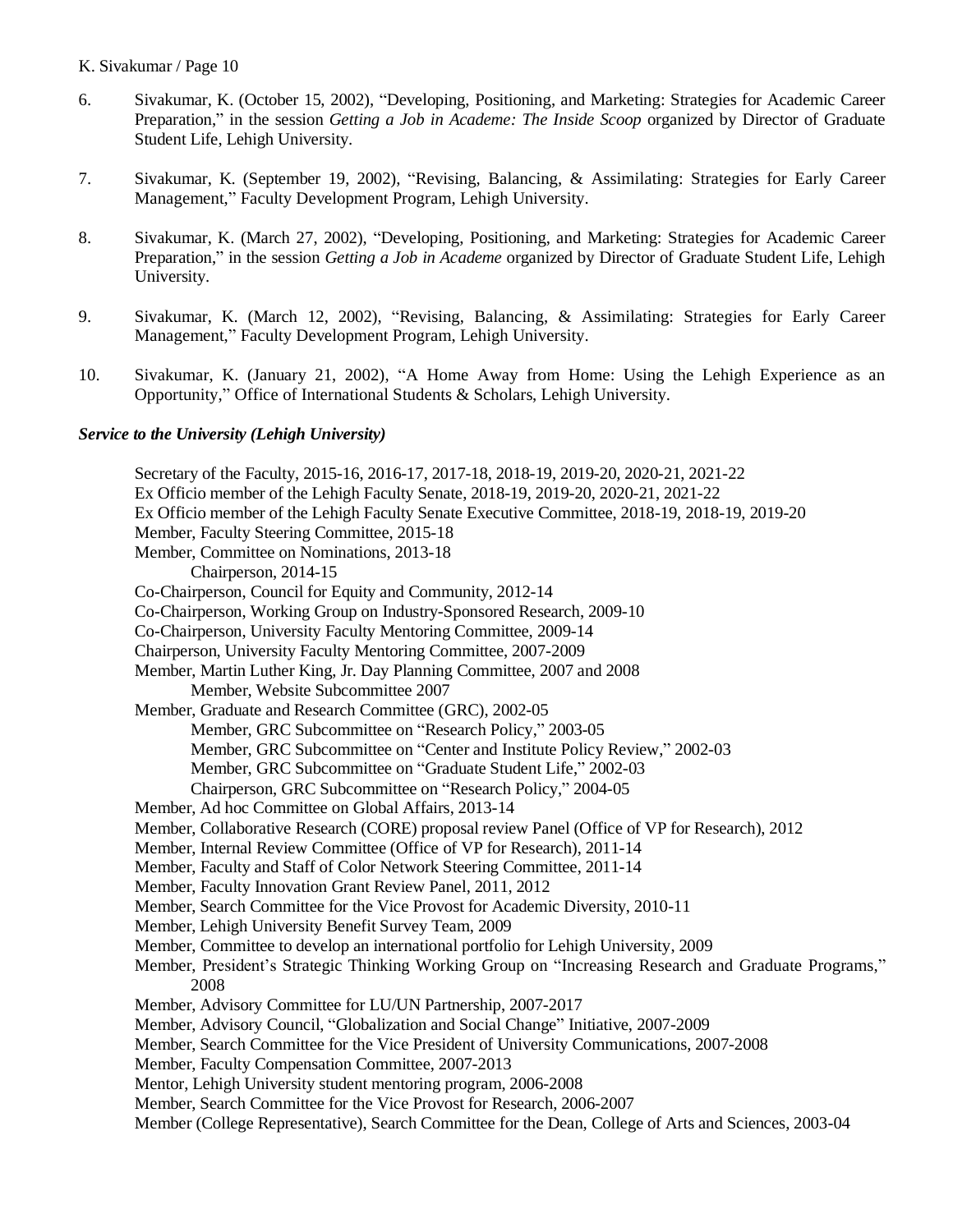Member (College Representative), Search Committee for the Director of Faculty Development, 2003 Mentor, Lehigh Asian Mentorship Program, 2003 Member, Faculty Search Committee, Industrial and Systems Engineering, 2002-03

### *Service to the College of Business (Lehigh University)*

College of Business Faculty Secretary, 2016-17, 2017-18, 2018-2019, 2019-20, 2020-21, 2021-22 Member, College of Business Dean Review Committee, 2018 Acting Faculty Secretary, College of Business, January-June 2016 Member, Quinquennial Review Committee for the Department of Economics, 2016 Member, Faculty Oversight Committee for the Masters in Management program, 2014-17 Member, College of Business Task Force on Student Engagement, 2015-2016 Chairperson, College of Business Faculty Development and Mentoring Committee, 2006-2013 Member, College of Business Research Committee, 2004-13 Chairperson, 2004-2006 Member, mCAAR (Math Committee to Assess Assessment Results), 2009-2013 Member, Promotion and Tenure Committee, 2003-09, Fall 2017 Member, Doctoral Committee, 2002-07 Member, College Standards Committee, 2002 (the Committee developed college-wide standards for promotion and tenure) Member, Selection Committee, Tauck Scholar Program, 2001-2007 Member, Search Committee for the faculty position in supply chain management, 2002-03

#### *Service to the Department (Lehigh University)*

Chairperson, Department of Marketing, 07/2018 onwards Development of the marketing group resulting in the creation of the new Department of Marketing, 2001-2005 Chairperson, Department of Marketing, 07/2005 to 06/2012 (Department created effective 07/2005) Chairperson, Search Committee for marketing positions, 2001-2011, 2018, 2019

### *Service to the Department (University of Illinois at Chicago)*

Coordinator, Ph.D. Program in Marketing, 1996 to 2000 Elected Member, Advisory Committee, 1995 to 2000 Member, Search Committee for faculty positions, 1996 and 1999 Member, Time Table Committee, 1998-2000 Member, Teaching Quality Committee, 1995 to 1996 Member, Committee to develop a two-year master timetable, 1995 Member, Committee to develop the mission statement for the Ph.D. Program, 1995

### *Service to the College (University of Illinois at Chicago)*

Member, Computer Policy Committee, 1998 Member, Search Committee for Computer Center Director, 1996 Member, Multi-Media Task Force, 1995 to 1996 Member, Task Force on Externally Funded Research, 1995 Member, CBA Advisory Committee for Library Business Collections, 1994 to 1997 Member, Ph.D. Research Methods Curriculum Committee, 1994

#### *Service to the University (University of Illinois at Chicago)*

Mentor, University of Illinois at Chicago Faculty Mentoring Program, 1999 to 2001 Member, Program Review Committee for the College of Business Administration, 1998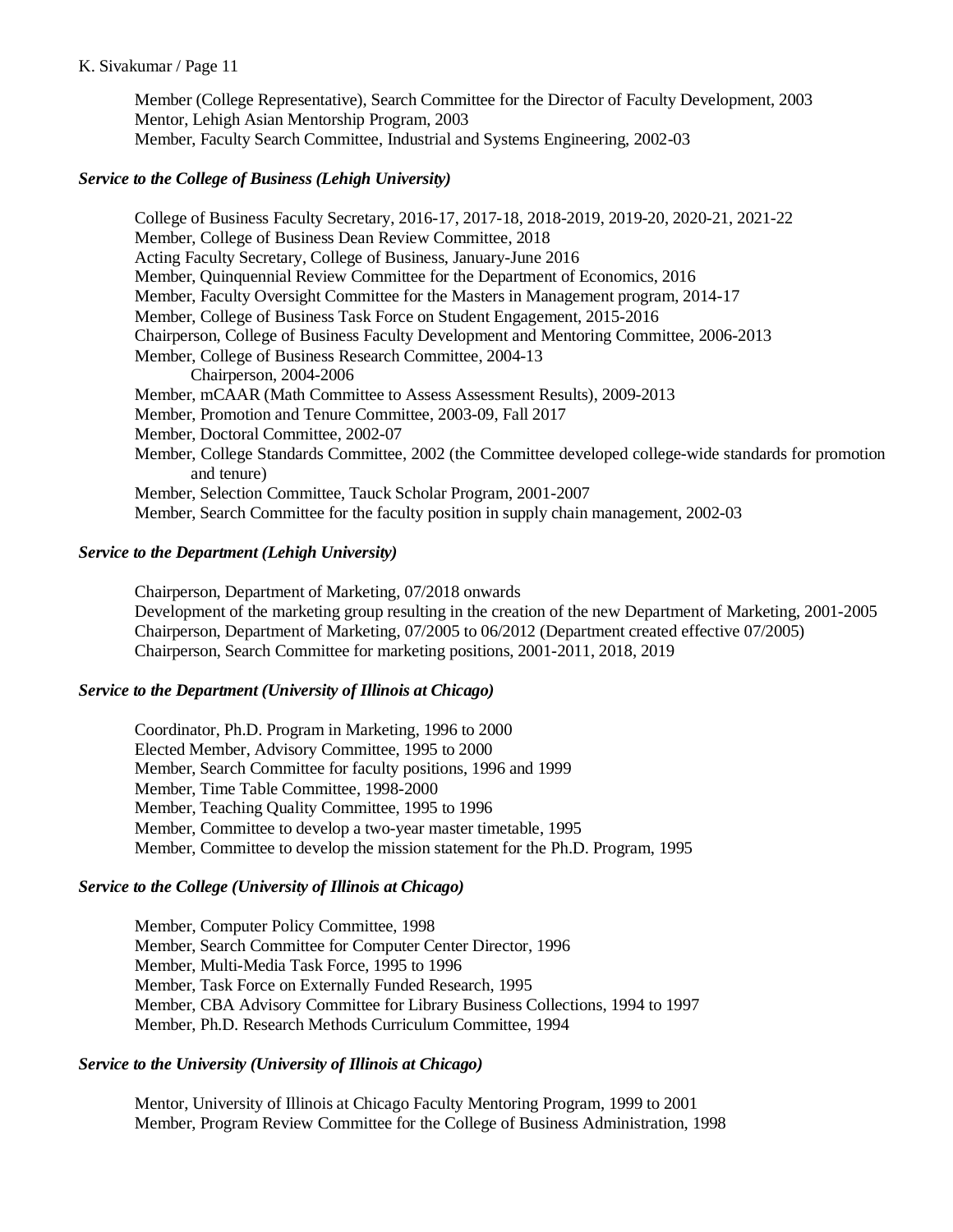Elected member of the University Senate, 1998 to 1999, 2000 to 2001 Coordinated student research projects for Campus Union, College of Medicine, and Placement Center

## *Other Service Activities*

- Resource Faculty for Global Café Three Mentoring Sessions for Doctoral students and early career faculty, 9th AIM-AMA Sheth Foundation Doctoral Consortium, Jagdish Sheth School of Management, Bengaluru, India, 2021.
- Lead Presentation on research and publication as well as one-on-one mentorship of early-career faculty and doctoral students, International Conference on Agribusiness in Emerging Economies, 2016
- Research Mentor, participated in "Speed Consulting" with several marketing professors in India to help them with their research, Academy of Indian Marketing International Conference, 2010
- Member, International Advisory Committee, Product Development & Management Association India International Conference, 2006 and 2007

Ph.D. Career Mentor, Center for Career Services, Syracuse University, 2007

Chairperson, Visiting Committee, Marketing Department at Montclair State University, 2006

## **PARTICIPATION IN DOCTORAL EDUCATION (UNIVERSITY OF ILLINOIS AT CHICAGO)**

Dissertation co-chair for Donnavieve Smith, University of Illinois at Chicago (completed: 07/2002) *Dissertation*: "Would I Steer You Wrong? The Influence of Interpersonal Communication within Online Environments"

Dissertation co-chair for Zhen Zhu, University of Illinois at Chicago (completed: 07/2002)

*Dissertation*: "Fix it or Leave it: Antecedents and Consequences of Perceived Control in Technology-Based Self-Service Failure Encounters" [Finalist, eBRC dissertation proposal competition, Pennsylvania State University]

Dissertation co-chair for Ikechi Ekeledo, University of Illinois at Chicago (completed: 07/2000) *Dissertation:* "Choice of Foreign Market Entry Mode: A Resource-Based Approach"

Dissertation chair for Cheryl Nakata, University of Illinois at Chicago (completed: 07/1997) *Dissertation:* "Effects of National Culture on Organizational Responses to the Marketing Concept" [Funded by Marketing Science Institute]

- Marketing Ph.D. Program Coordinator, 1996 to 2000
- Member of the Committee to develop the mission statement for the Marketing Ph.D. program
- Member of the "Research Methods Curriculum Committee" for Ph.D. students in the College
- Mentored and co-authored papers with doctoral students (*JM*, *JAMS*, *JBR*, *MSI* working paper, conference papers)
- Taught a doctoral seminar on "The Process of Becoming an Effective Academician"
- Member of other doctoral dissertation committees

## **EDITORIAL & REVIEWING ACTIVITIES**

## *Special Issue Editor*

Special issue of *International Marketing Review* on "International Marketing in the 21<sup>st</sup> Century: Issues, Opportunities, and Challenges" (published in 2001) [contributors included Samuel Craig, Susan Douglas, John Farley, Roger Kerin, Donald Lehmann, Jagdish Sheth, Jan-Benedict Steenkamp, and others] [Two articles appearing in this issue were among the top 10 most downloaded articles in the 30-year history of the journal as of June 2013]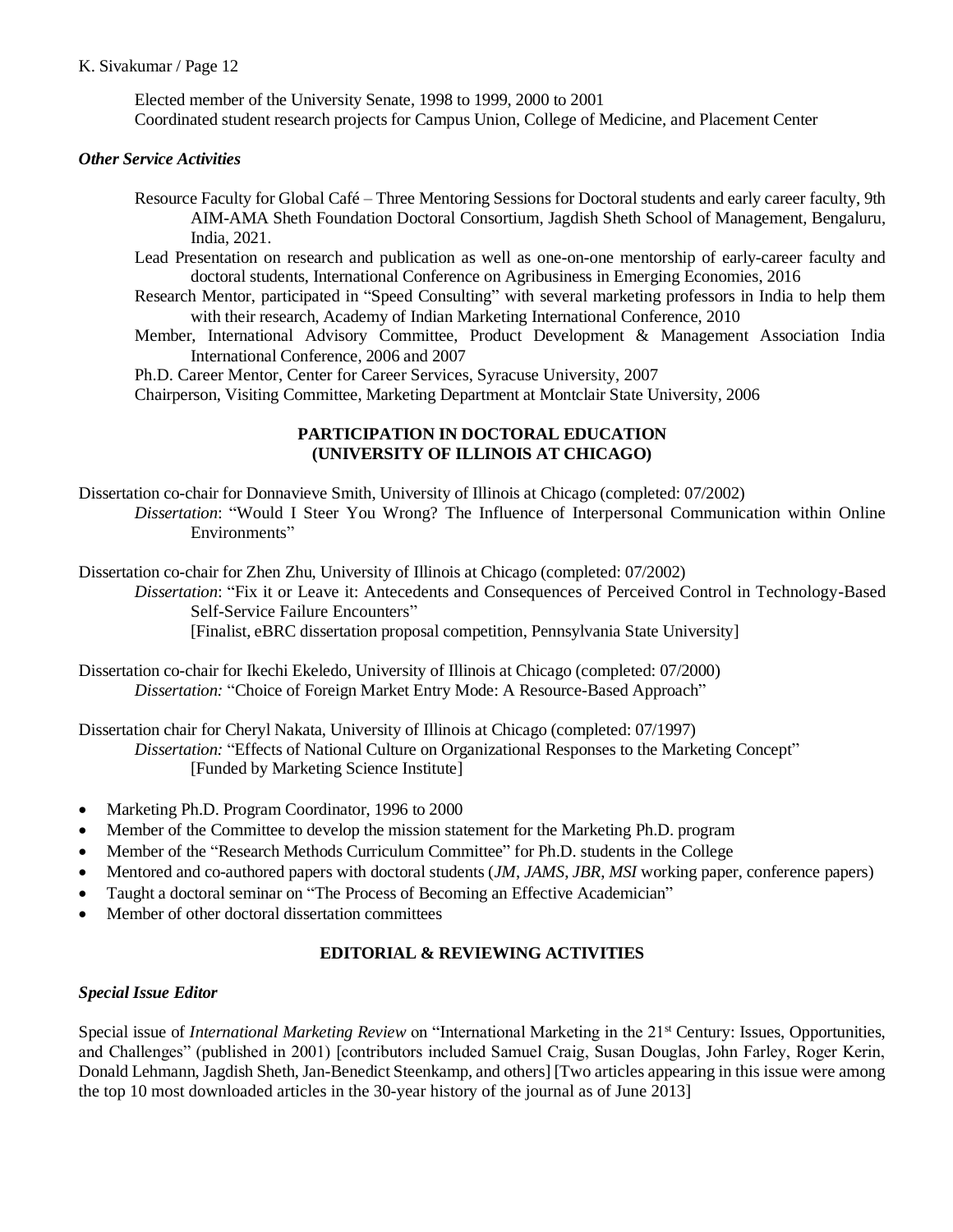### *Associate Editor*

Associate Editor (Marketing), *Journal of Business Research*, 2016-21

### *Editorial Board Member*

- *1. AMS Review*, 2012-2019
- *2. International Marketing Review* Senior Advisory Board, 2013 onwards Editorial Board Member, 2000-2013 "Top Ten" Reviewer, 2005-2007
- 3. *Journal of Business Research*, 2000-2015
- 4. *Journal of International Management*, 2013-21
- 5. *Journal of Marketing Theory & Practice*, Senior Advisory Board, 2010 onwards Editorial Board Member, 1997-2010 Outstanding Reviewer Award – 1999
- 6. *Journal of Product Innovation Management*, 2013 to 2021
- 7. *Journal of Service Research*, 2021-2024
- 8. *Journal of the Academy of Marketing Science*, 1997-2003, 2006-2021 Outstanding Reviewer Award – 1997-2000
- *9. Psychology & Marketing*, 2006 to 2019

### *Reviewed Manuscripts for*

*Academy of Management Review, Decision Sciences*, *European Journal of Marketing*, *International Business Review*, *International Journal of Research in Marketing*, *Journal of Interactive Marketing*, *Journal of International Business Studies, Journal of Marketing*, *Journal of Marketing Research*, *Journal of Operations Management*, *Journal of Retailing*, *Journal of Service Research*, *American Marketing Association Educators' Conferences*, *Academy of Marketing Science Conferences, AMA Doctoral Dissertation Competition*, and *AMS Doctoral Dissertation Competition.*

### **GRANTS FOR RESEARCH AND TEACHING**

### *External Research Grants*

- 1. Research grant from Institute for the Study of Business Markets, Pennsylvania State University (with Subroto  $Roy) - 1999.$
- 2. Research grant from Marketing Science Institute 1997.
- 3. Research grant from Marketing Science Institute 1996.
- 4. Research grant from Marketing Science Institute (with Cheryl Nakata) 1996.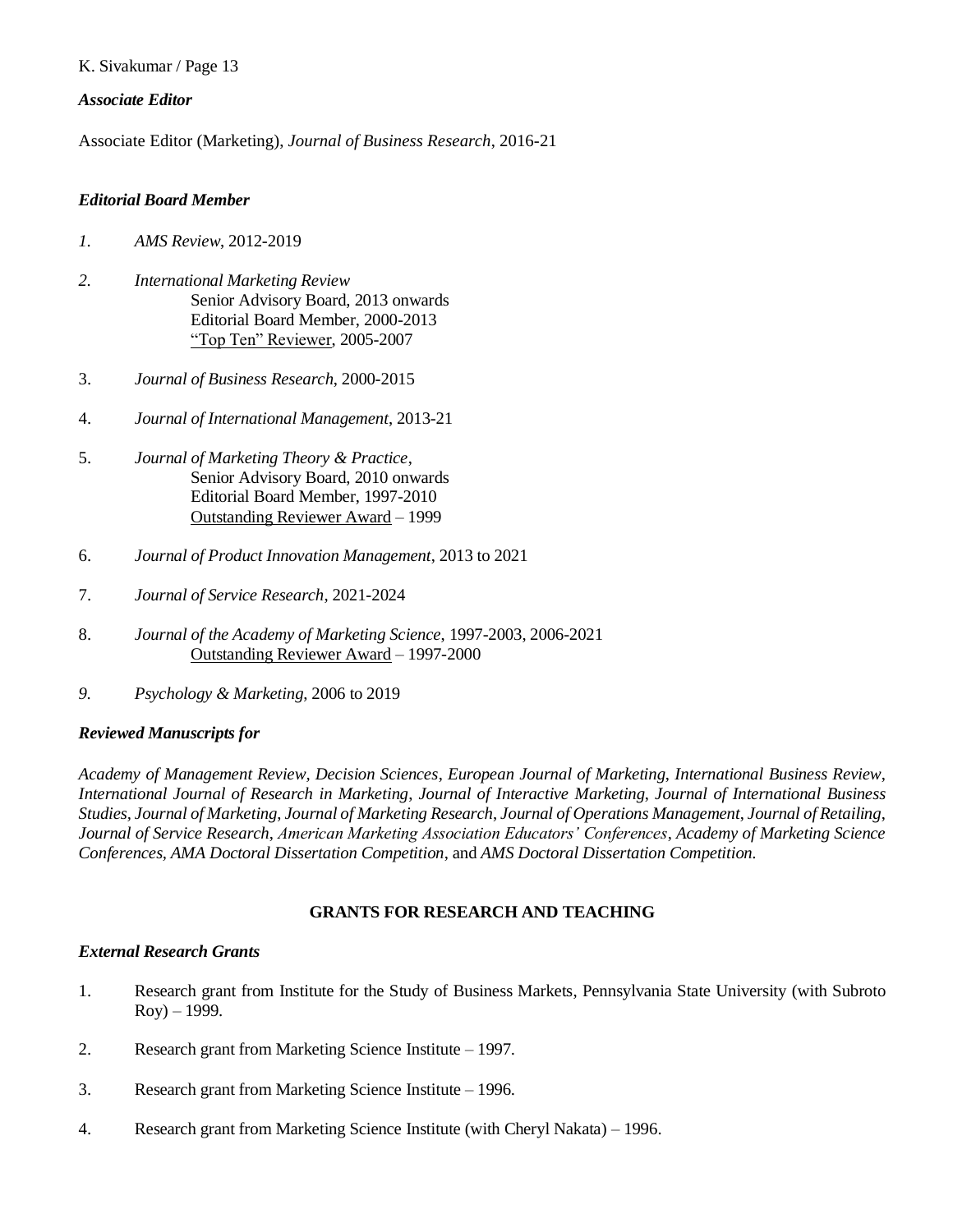## *Internal Research Grants*

- 1. Research grant from Center for Research in Human Resource Management, University of Illinois (with Cheryl Nakata) – 1999.
- 2. Grant from College of Business Administration, University of Illinois at Chicago 1998.
- 3. Research grant from Center for Research in Information Management, College of Business Administration, University of Illinois at Chicago – 1996.
- 4. Academic research grants from Venture 2000, College of Business Administration, University of Illinois at Chicago – 1993, 1994, 1995, 1996, 1997.
- 5. Research grants from Campus Research Board, University of Illinois at Chicago 1993, 1994, 1996.

## *Internal Teaching Grants*

- 1. Professional Development Grant, College of Business Administration, University of Illinois at Chicago 1996.
- 2. Instructional innovation grant from Venture 2000, College of Business Administration, University of Illinois at Chicago – 1995.

## **RESEARCH AND PUBLICATIONS**

### *Substantive Domain Codes*

- *G = Globalization*
- *I = Innovation / Technology Management*
- *L = Logistics / Operations / Supply Chain Management / Business-to-Business Relationships*
- *P = Pricing*
- *S = Services*
- *O = Other Topics*

## **A. JOURNAL ARTICLES**

- 1. **I, L** Arora, Anshu, K. Sivakumar, and Paul A. Pavlou (2021), "Social Capacitance: Leveraging Absorptive Capacity in the Age of Social Media," *Journal of Business Research*, 124 (January), 342-356.
- 2. **G** Feng, Cong, Pankaj Patel, and K. Sivakumar (2020), "Chief Global Officers, Geographical Sales Dispersion, and Firm Performance," *Journal of Business Research*, 121 (December), 58-72.
- 3. **L** Arora, Amit, Anshu Arora, K. Sivakumar, and Gerard Burke (2020), "Strategic Sustainable Purchasing, Environmental Collaboration, and Organizational Sustainability Performance: The Moderating Role of Supply Base Size," *Supply Chain Management: An International Journal*, 25 (6), 709-728.
- 4. **I, L, P, S** Raj, S.P., Byong-Duk Rhee, and K. Sivakumar (2020), "Manufacturer Adoption of a Unilateral Pricing Policy in a Multi-Channel Setting to Combat Customer Showrooming," *Journal of Business Research*, 110 (March), 104-118.
- 5. **G, I, L** Sivakumar, K. and Subroto Roy (2019), "Global New Product Development: Moderating Role of National Culture on the Link Between Buyer–Seller Interactions and Innovation Outcomes," *AMS Review*, 9 (3- 4, December), 205-229.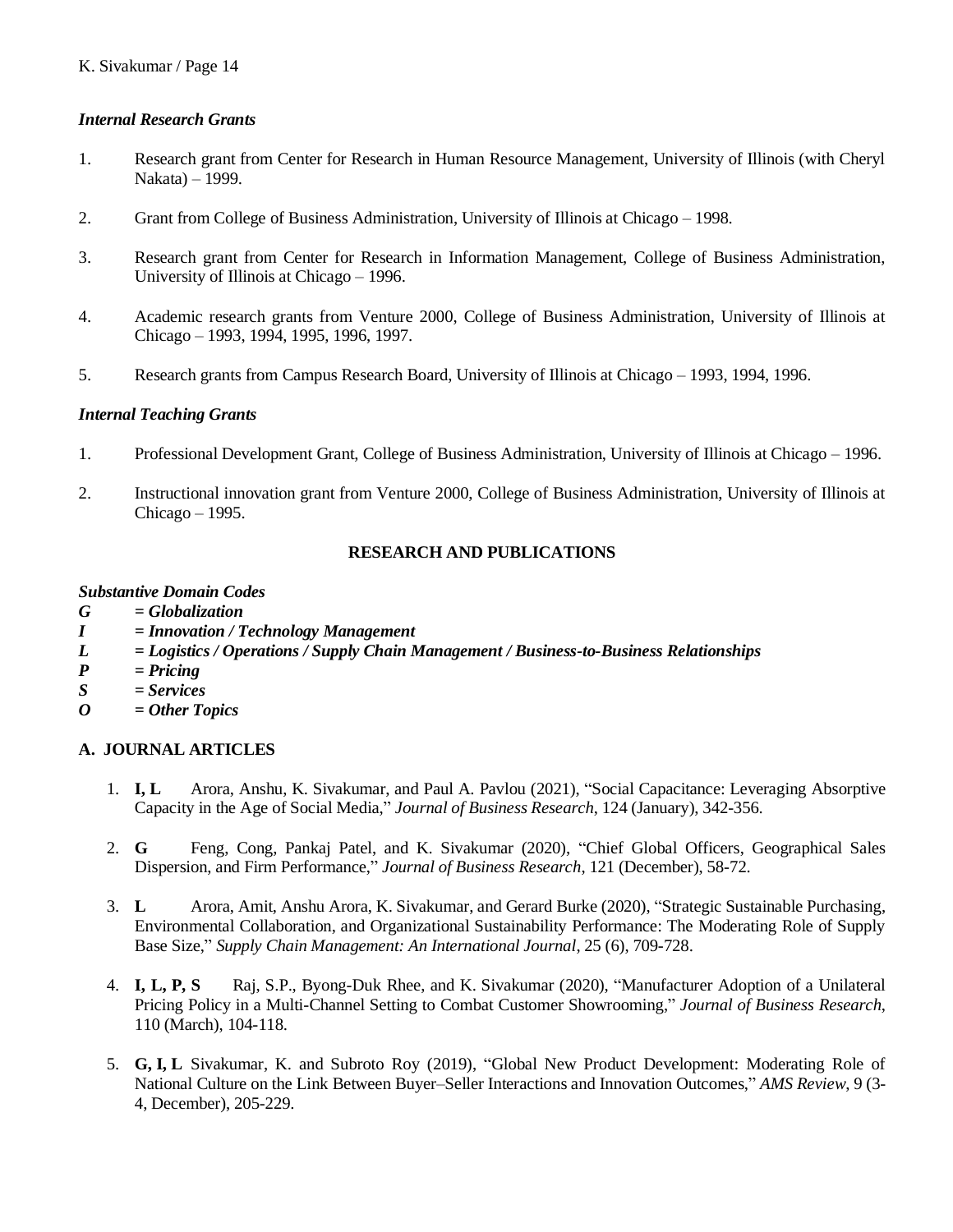- 6. **I** Sivakumar, K. and Cong Feng (2019), "Patterns of Product Improvements and Customer Response," *Journal of Business Research*, 104 (November), 27-43.
- 7. **G, I** Dong, Beibei, Mei Li, and K. Sivakumar (2019), "Online Review Characteristics and Trust: A Cross-Country Examination," *Decision Sciences*, 50 (2, June), 537-566.
- 8. **I, P, S** Ali Vakeel, Khadija, K. Sivakumar, K. R. Jayasimha, and Shubhamoy Dey (2018), "Service Failures After Online Flash Sales: Role of Deal Proneness, Attribution, and Emotion," *Journal of Service Management*, 29 (2), 253-276.
- 9. **S** Dong, Beibei and K. Sivakumar (2017), "Customer Participation in Services: Domain, Scope, and Boundaries," *Journal of the Academy of Marketing Science*, 45 (6, November), 944-965. [Finalist for the Best Services Article of 2017, American Marketing Association's Services Special Interest Group]
- 10. **G, I, L** Sivakumar, K. and Subroto Roy (2017), "Control Systems in Outsourcing New Product Development: Role of Globalization and Digitizability," *European Journal of Innovation Management*, 20 (2), 312-328.
- 11. **G, I, L, S** Feng, Cong and K. Sivakumar (2016), "The Role of Collaboration in Service Innovation across Manufacturing and Service Sectors," *Service Science*, 8 (3/September), 263-281. [Runner up to the Best Article Award]
- 12. **S** Dong, Beibei, K. Sivakumar, Kenneth Evans, and Shaoming Zou (2016), "Recovering Coproduced Service Failures: Antecedents, Consequences, and Moderators of Locus of Recovery," *Journal of Service Research*, 19 (3/August), 291-306.
- 13. **O** Sivakumar, K. (2016), "A Unified Conceptualization of the Attraction Effect," *AMS Review*, 6 (1-2/ June), 39-58. [An earlier version was Runner-up to the Best Competitive Paper Award, Research Forum, Product Development and Management Association – 2015]
- 14. **I, L** Arora, Amit, Anshu Saxena Arora, and K. Sivakumar (2016), "Relationships Among Supply Chain Strategies, Organizational Performance, and Technological and Market Turbulences," *The International Journal of Logistics Management*, 27(1), 206-232. [Highly Commended Paper Award]
- 15. **I, P** Feng, Cong, Scott Fay, and K. Sivakumar (2016), "Overbidding in Electronic Auctions: Factors Influencing the Propensity to Overbid and the Magnitude of Overbidding," *Journal of the Academy of Marketing Science*, 44 (2), 241-260.
- 16. **S** Dong, Beibei and K. Sivakumar (2015), "A Process-Output Classification for Customer Participation in Services," *Journal of Service Management*, 26(5), 726-750.
- 17. **L, S** Dong, Beibei, K. Sivakumar, Kenneth Evans, and Shaoming Zou (2015), "Effect of Customer Participation on Service Outcomes: The Moderating Role of Participation Readiness," *Journal of Service Research*, 18 (May), 160-176.
- 18. **G, L, S** Roy, Subroto and K. Sivakumar (2014), "Which Controls are Better for Service Outsourcing? Integrating Service-dominant Logic and Service Characteristics," *AMS Review*, 4 (December), 45-62. [Lead article]
- 19. **G, P** Sivakumar, K. (2014), "National Culture and Inter-Tier Price Competition," *Journal of Product and Brand Management*, 23 (2), 131-138.
- 20. **L, S** Sivakumar K., Mei Li, and Beibei Dong (2014), "Service Quality: The Impact of Frequency, Timing, Proximity, and Sequence of Failures and Delights," *Journal of Marketing*, 78 (1), 41-58. [Best Services Article of 2014 Award, American Marketing Association's Services Special Interest Group]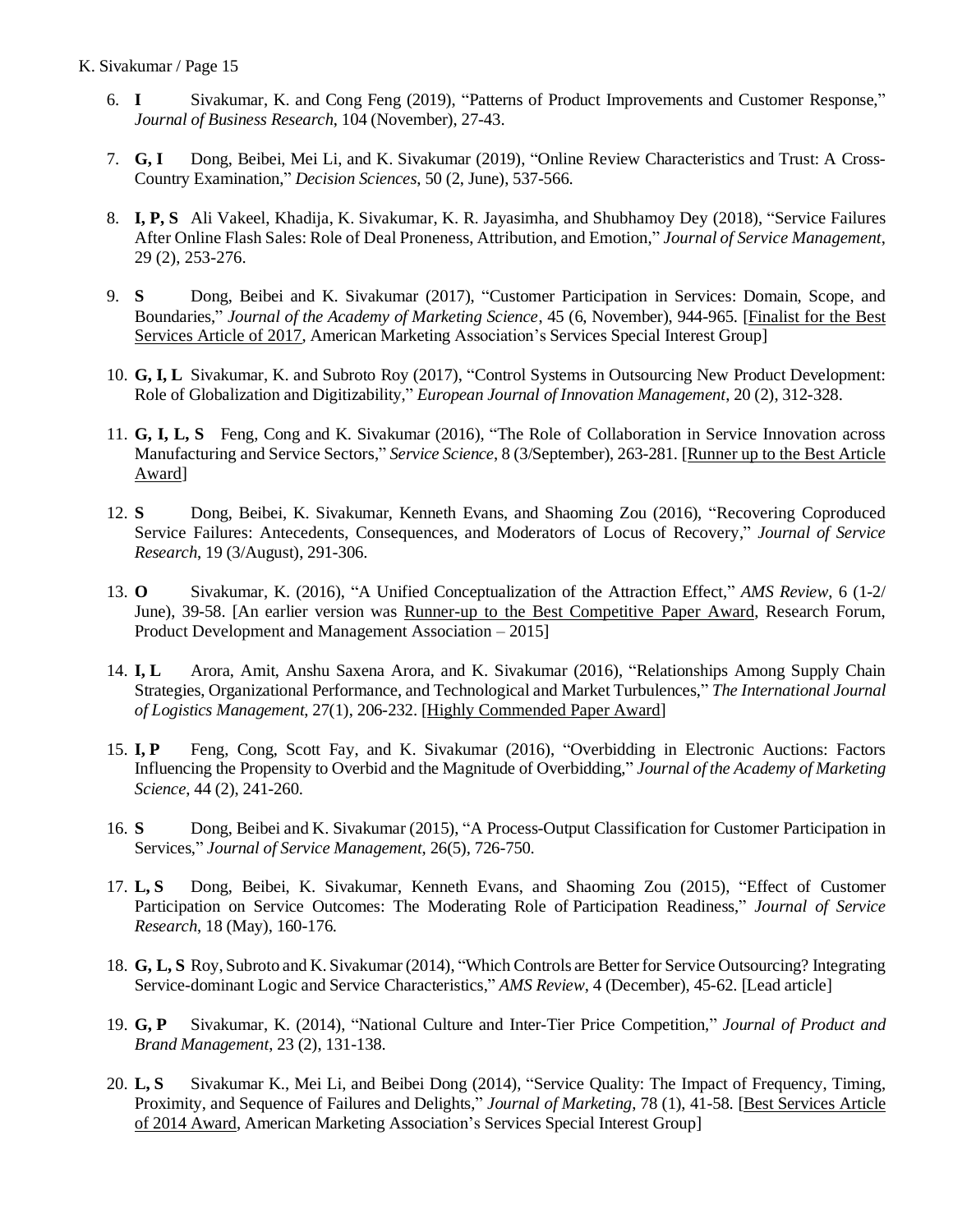- 21. **P** Sivakumar, K. (2013), "Optimal Pricing in Tiered Markets," *Journal of Product and Brand Management*, 22 (3), 249-259.
- 22. **I, L, S** Zhu, Zhen, Cheryl Nakata, K. Sivakumar, and Dhruv Grewal (2013), "Fix It or Leave It? Customer Recovery from Self-Service Technology Failures," *Journal of Retailing*, 89 (1), 15-29. [Certificate for Highly Cited Research]
- 23. **G, I, L, S** Roy, Subroto and K. Sivakumar (2012), "Global Outsourcing Relationships and Innovation: A Conceptual Framework and Research Propositions," *Journal of Product Innovation Management*, 29 (July), 513-530. [Lead Article]
- 24. **G, L** Malhotra, Shavin, K. Sivakumar, and PengCheng Zhu (2011), "Curvilinear Relationship Between Cultural Distance and Equity Participation: An Empirical Analysis of Cross-Border Acquisitions," *Journal of International Management*, 17 (4), 316-332.
- 25. **I** Karande, Kiran, Altaf Merchant, and K. Sivakumar (2011), "Relationships Among Time Orientation, Consumer Innovativeness, and Innovative Behavior: The Moderating Role of Product Characteristics," *AMS Review*, 1 (2), 99-116.
- 26. **G, I, L** Sivakumar, K., Subroto Roy, JianJun Zhu, and Sangphet Hanvanich (2011), **"**Global Innovation Generation and Financial Performance in Business-to-Business Relationships: The Case of Cross-Border Alliances in the Pharmaceutical Industry," *Journal of the Academy of Marketing Science*, 39 (October), 757-776. [An earlier version won the Best Paper Award in the Marketing Strategy Track, American Marketing Association Summer Educators' Conference]
- 27. **G, L** Malhotra, Shavin and K. Sivakumar (2011), "Simultaneous Determination of Optimal Cultural Distance and Market Potential in International Market Entry," *International Marketing Review*, 28 (6), 601- 626.
- 28. **G, L** Malhotra, Shavin, K. Sivakumar, and PengCheng Zhu (2011), "A Comparative Analysis of the Role of National Culture on Foreign Market Acquisitions by US Firms and by Firms from Emerging Countries," *Journal of Business Research*, 64 (July), 714-722. [An earlier version won the Best Paper Award in the Global Marketing Track, American Marketing Association Winter Educators' Conference]
- 29. **P** Sivakumar, K. (2011), "Examining Loss Aversion for Quality versus Loss Aversion for Price," *Journal of Marketing Theory & Practice*, 19 (Summer), 319-326.
- 30. **G, I**, **L, S** Roy, Subroto and K. Sivakumar (2011), "Managing Intellectual Property in Global Outsourcing for Innovation Generation," *Journal of Product Innovation Management*, 28 (1), 48-62.
- 31. **G, I, L** Roy, Subroto and K. Sivakumar (2010), "Innovation Generation in Upstream and Downstream Business Relationships," *Journal of Business Research*, 63 (December), 1356-1363.
- *32.* **G** Malhotra, Shavin, K. Sivakumar, and PengCheng Zhu (2009), "Distance Factors and Target Market Selection: The Moderating Effect of Market Potential," *International Marketing Review*, 26(6), 651-673.
- 33. **P** Sivakumar, K., Cheryl Nakata, Praveen Aggarwal, Ravindra Chitturi, and Nevena Koukova (2009), "Role of Non-Price Variables in Inter-Tier Competition," *Journal of Marketing Theory & Practice*, 17 (4), 351-367. [An earlier version won the Best Conference Paper Award from the Academy of Marketing Science]
- 34. **P** Sivakumar, K. (2007), "Asymmetric Quality-Tier Competition: An Alternative Explanation," *Journal of Product and Brand Management*, 16 (6), 415-425. [Research funded by Marketing Science Institute]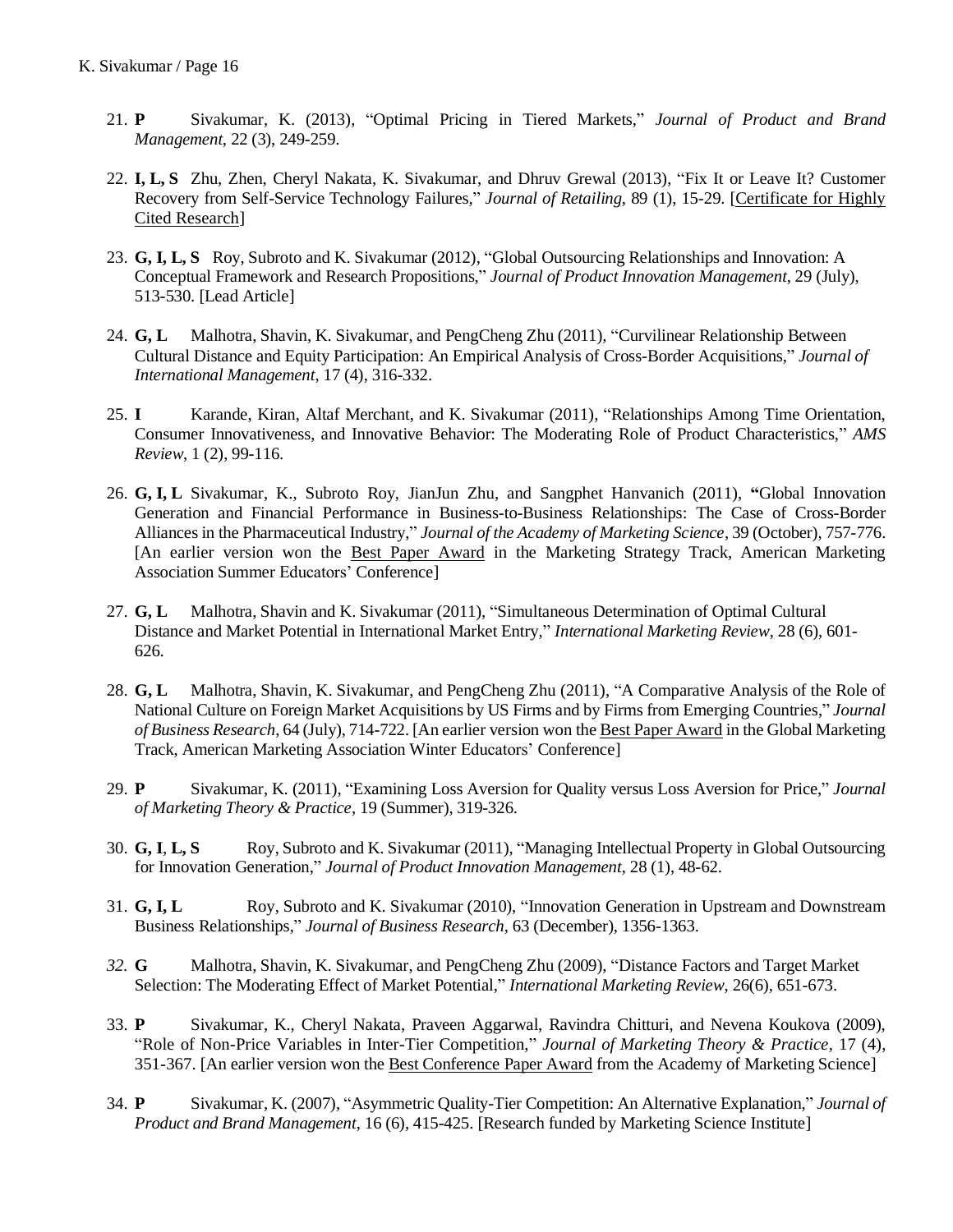- 35. **I, L, S** Zhu, Zhen, Cheryl Nakata, K. Sivakumar, and Dhruv Grewal (2007), "Self-Service Technology Effectiveness: The Role of Design Features and Individual Traits," *Journal of the Academy of Marketing Science*, 35 (4), 492-506.
- 36. **G, I, L** Roy, Subroto and K. Sivakumar (2007), "The Role of Information Technology Adoption in the Globalization of Business Buying Behavior: A Conceptual Model and Research Propositions," *Journal of Business & Industrial Marketing*, 22 (4), 220-227.
- 37. **I** Hanvanich, Sangphet, K. Sivakumar, and G. Tomas M. Hult (2006), "The Relationship of Learning and Memory with Organizational Performance: The Moderating Role of Turbulence," *Journal of the Academy of Marketing Science*, 34 (4), 600-612.
- 38. **I** Smith, Donnavieve, Satya Menon, and K. Sivakumar (2005), "Online Peer and Editorial Recommendations, Trust, and Choice in Virtual Markets," *Journal of Interactive Marketing*, 19 (3), 15-37.
- 39. **G, I, L** Luo, Xueming, K. Sivakumar, and Sandra Liu (2005), "Globalization, Marketing Resources, and Performance: Evidence from China," *Journal of the Academy of Marketing Science*, 33 (1), 50-65.
- 40. **P** Andreas Herrmann, Frank Huber, K. Sivakumar, and Martin Wricke (2004), "An Empirical Analysis of the Determinants of Price Tolerance," *Psychology & Marketing*, 21 (July), 533-551.
- 41. **P** Sivakumar, K. (2004), "Manifestations and Measurement of Asymmetric Brand Competition," *Journal of Business Research*, 57 (August), 813-820.
- 42. **G, S** Ekeledo, Ikechi and K. Sivakumar (2004), "International Market Entry Mode Choice of Manufacturing Firms and Service Firms: A Resource-Based Perspective," *International Marketing Review*, 21(1), 68-101. [Among the top 10 most downloaded articles in the 30-year history of the journal as of June 2013]
- 43. **I, L** Sivakumar, K. and Subroto Roy (2004), "Knowledge Redundancy in Supply Chains: A Framework," *Supply Chain Management: An International Journal*, 9 (3), 141-149.
- 44. **I** Smith, Donnavieve and K. Sivakumar (2004), "Flow and Internet Shopping Behavior: A Conceptual Model and Research Propositions," *Journal of Business Research*, 57 (October), 1199-1208.
- 45. **I** Malewicki, Debra and K. Sivakumar (2004), "Patents and Product Development Strategies: A Model of Antecedents and Consequences of Patent Value," *European Journal of Innovation Management*, 7 (1), 5- 22. [Lead article] [Winner, Literati Club Award for Highly Commended Paper]
- 46. **I**, **L** Roy, Subroto, K. Sivakumar, and Ian Wilkinson (2004), "Innovation Generation in Supply Chain Relationships: A Conceptual Model and Research Propositions," *Journal of the Academy of Marketing Science*, 32 (1), 61-79. [Research funded by the Institute for the Study of Business Markets (ISBM), Pennsylvania State University]
- 47. **G, I, S** Ekeledo, Ikechi and K. Sivakumar (2004), "The Impact of Electronic Commerce on the Entry-Mode Strategies of Service Firms: A Conceptual Framework and Research Propositions," *Journal of International Marketing*, 12 (4), 46-70.
- 48. **L, S** Zhu, Zhen, K. Sivakumar, and A. Parasuraman (2004), "A Mathematical Model of Service Failure and Recovery Strategies," *Decision Sciences*, 35 (3), 493-525.
- 49. **P** Sivakumar, K. (2003), "Price-Tier Competition: Distinguishing between Inter-tier Competition and Intra-tier Competition," *Journal of Business Research*, 56 (December) 947-959.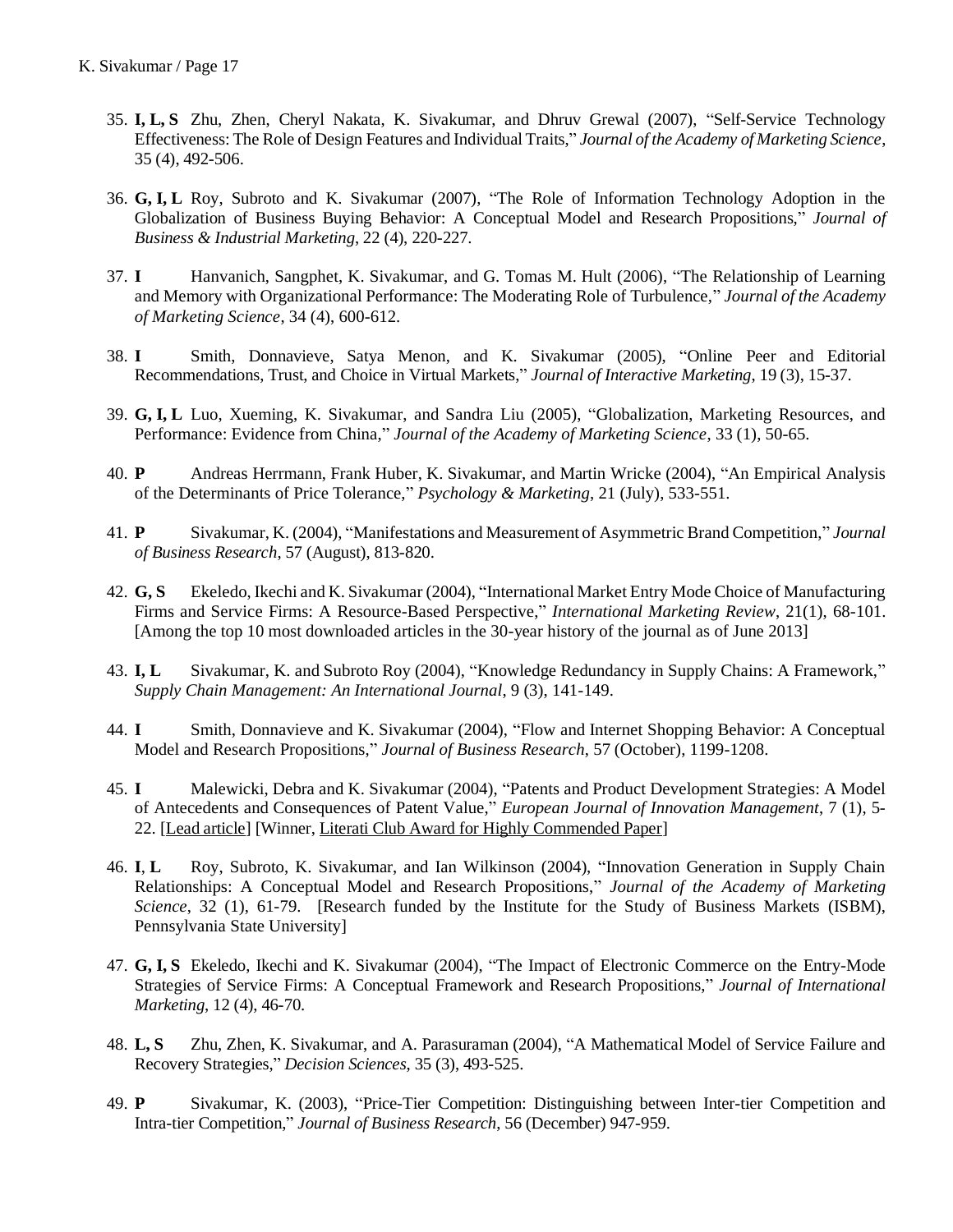- 50. **G, I** Sivakumar, K. and Cheryl Nakata (2003), "Designing Global New Product Teams: Optimizing the Effects of National Culture on New Product Development," *International Marketing Review*, 20 (4), 397-445. [Research funded by the Center for Human Resource Management, University of Illinois] [Abstracted in *Journal of Product Innovation Management* 21 (May 2004), 215]
- 51. **G** Sivakumar, K. (2002), "Simultaneous Determination of Entry Timing and Involvement Level: An Optimization Model for International Marketing," *International Marketing Review*, 19 (1), 21-38.
- 52. **O** Malaviya, Prashant and K. Sivakumar (2002), "The Influence of Choice Justification and Stimulus Meaningfulness on the Attraction Effect," *Journal of Marketing Theory & Practice*, 10 (4), 20-29.
- 53. **P** Sivakumar, K. (2001) "Measuring Consumer Response Behavior to Price Using Logit Models: Implications of Ignoring Category Purchase Aspect," *Journal of Marketing Theory & Practice*, 9 (2), 1-10. [Lead article]
- 54. **G** Sivakumar, K. and Cheryl Nakata (2001), "The Stampede Toward Hofstede's Framework: Avoiding the Sample Design Pit in Cross-Cultural Research," *Journal of International Business Studies*, 32 (3), 555- 574. [An earlier version won the Best Paper Award, Market Intelligence and Marketing Research Track, American Marketing Association Summer Educators' Conference]
- 55. **G** Nakata, Cheryl, and K. Sivakumar (2001), "Instituting the Marketing Concept in a Multinational Setting: The Role of National Culture," *Journal of the Academy of Marketing Science*, 29 (Summer), 255-275. [Research funded by Marketing Science Institute]
- 56. **P** Sivakumar, K. (2000), "Understanding Price-Tier Competition: Methodological Issues and their Managerial Significance," *Pricing Strategy and Practice: An International Journal* (Featured in *Journal of Product & Brand Management*), 9 (5), 276-290. [Research funded by Marketing Science Institute]
- 57. **P** Sivakumar, K. (2000), "Price-Tier Competition: An Integrative Review," *Pricing Strategy and Practice: An International Journal* (Featured in *Journal of Product & Brand Management*), 9 (5), 291-303. [Research funded by Marketing Science Institute]
- 58. **I** Meyers, Patricia, K. Sivakumar, and Cheryl Nakata (1999), "Implementation of Industrial Process Innovations: Factors, Effects, and Marketing Implications," *Journal of Product Innovation Management*, 16 (May), 295-311. [An earlier version won the Best Conference Paper Award from the American Marketing Association. Research partially funded by the Center for Research in Information Management, University of Illinois at Chicago]
- 59. **G, S** Ekeledo, Ikechi and K. Sivakumar (1998), "Foreign Market Entry Mode Choice of Service Firms: A Contingency Perspective," *Journal of the Academy of Marketing Science*, 26 (Fall), 274-292. [Winner, Citation of Excellence for Highest Quality Rating, ANBAR Electronic Intelligence]
- 60. **O** Malaviya, Prashant and K. Sivakumar (1998), "The Moderating Effect of Product Category Knowledge and Attribute Importance on the Attraction Effect," *Marketing Letters*, 9 (January), 93-106.
- 61. **P** Sivakumar, K. and S. P. Raj (1997), "Quality Tier Competition: How Price Change Influences Brand Choice and Category Choice," *Journal of Marketing*, 61 (July), 71-84. [Winner, Donald Lehmann Award from the American Marketing Association; Winner, Citation of Excellence for Highest Quality Rating, ANBAR Electronic Intelligence*.* The article is based on the doctoral dissertation which won the Alpha Kappa Psi Doctoral Dissertation Award from the Academy of Marketing Science, and the Honorable Mention, John Howard Doctoral Dissertation Award from the American Marketing Association]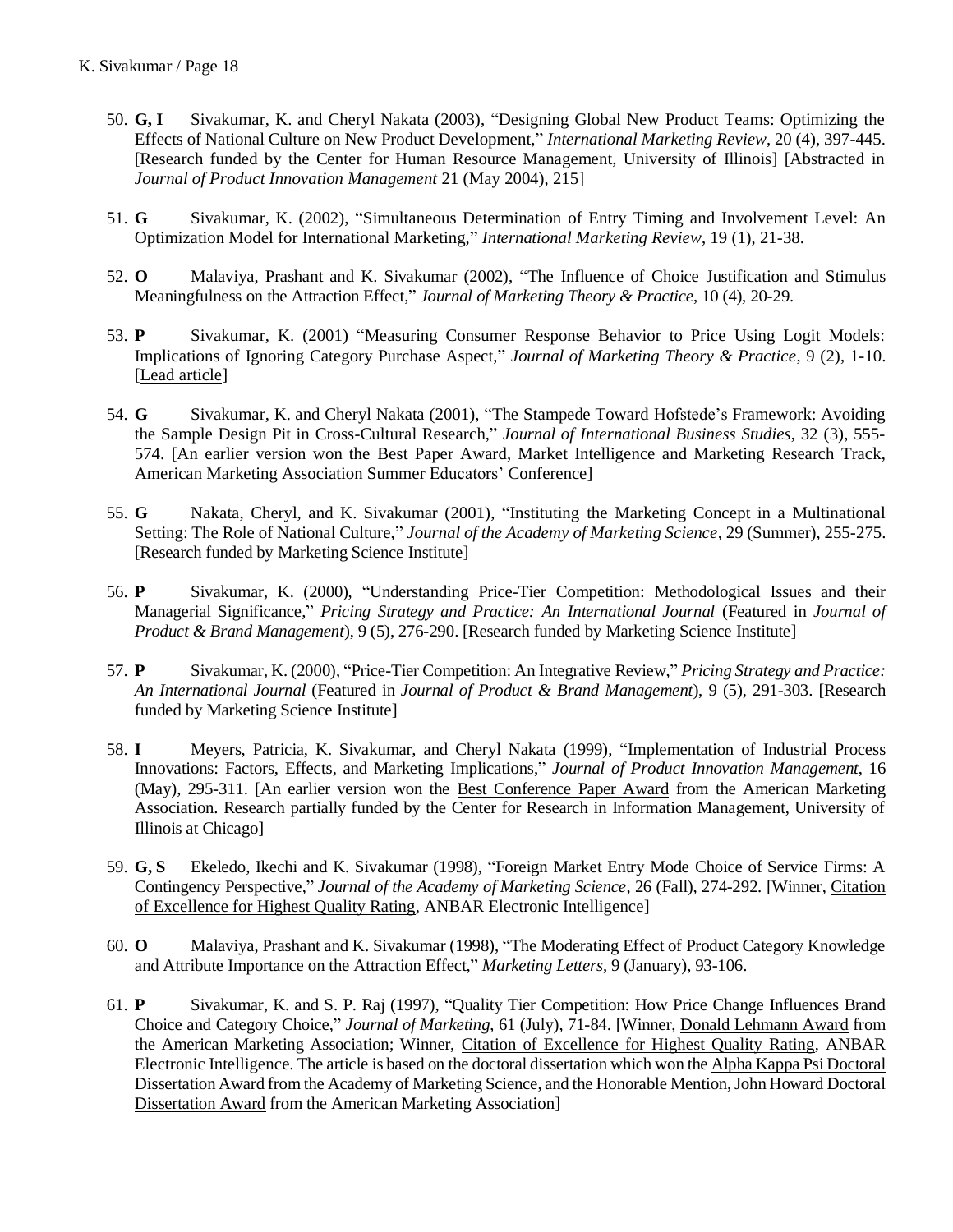- 62. **P** Sivakumar, K. and Robert Weigand (1997), "Model of Retail Price Match Guarantees," *Journal of Business Research*, 39 (July), 241-255.
- 63. **G** Nakata, Cheryl and K. Sivakumar (1997), "Emerging Market Conditions and their Impact on First Mover Advantages: An Integrative Review," *International Marketing Review*, 14 (6), 461-485. [Winner, Literati Club Award for Highly Commended Paper]
- 64. **P** Sivakumar, K. and Robert Weigand (1996), "Price Match Guarantees: Rationale, Implementation, and Consumer Response," *Pricing Strategy and Practice: An International Journal*, 4 (4), 4-13. [Lead article]
- 65. **P** Sivakumar, K. (1996), "An Empirical Investigation of the Two Roles of Price on Brand Choice," *Pricing Strategy and Practice: An International Journal*, 4 (2), 15-22. [Winner, Literati Club Award for Outstanding Paper]
- 66. **P** Sivakumar, K. (1996), "Trade-Off Between Frequency and Depth of Price Promotions: Implications for High- and Low-Priced Brands," *Journal of Marketing Theory & Practice*, 4 (Winter), 1-8. [Lead article]
- 67. **I** Mazumdar, Tridib, K. Sivakumar, and David Wilemon (1996), "Launching New Products with Cannibalization Potential: An Optimal Timing Framework," *Journal of Marketing Theory & Practice*, 4 (Fall), 83-93.
- 68. **G, I** Nakata, Cheryl and K. Sivakumar (1996), "National Culture and New Product Development: An Integrative Review," *Journal of Marketing*, 60 (January), 61-72. [Winner, Citation of Excellence for Highest Quality Rating, ANBAR Electronic Intelligence] [Abstracted in *Journal of Product Innovation Management*, 13 (October 1996), 462]
- 69. **O** Tata, Jasmine, Tara Anthony, Hung-Yu Lyn, Murray Millson, Barbara Newman, Shu-Hua Tang, and K. Sivakumar (1996), "Proportionate Group Size and Rejection of the Deviate: A Meta-Analytic Integration," *Journal of Social Behavior and Personality*, 11 (4), 739-752.
- 70. **P** Sivakumar, K. (1995), "The Role of Price and Quality Tiers on the Cluster Effect in Brand Choice," *Marketing Letters*, 6 (October), 265-273.
- 71. **P** Krishnamurthi, Lakshman, SP Raj, and K. Sivakumar (1995), "Unique Inter-Brand Effects of Price on Brand Choice," *Journal of Business Research*, 34 (September), 47-56.
- 72. **P** Sivakumar, K. (1995), "The Role of Quality Tier Loyalty on Consumer Price Sensitivity for Frequently Purchased Products," *Journal of Marketing Theory and Practice*, 3 (Fall), 84-96.
- 73. **P** Sivakumar, K. (1995), "Quality Tier Competition and Optimal Pricing," *Journal of Business Research*, 33 (July), 251-260. [Winner, Albert Steffey Chair Award for the Best Theoretical Research Paper]
- 74. **P** Sivakumar, K. (1995), "A Procedure to Compare Promotional Pricing and Every Day Low Pricing Strategies," *Pricing Strategy & Practice: An International Journal*, 3 (July), 4-15. [Lead article]
- 75. **I** Sivakumar, K. and Joseph Cherian (1995), "Role of Product Entry and Exit on the Attraction Effect," *Marketing Letters*, 6 (January), 45-51.

## **B. BOOK CHAPTERS**

**1. O** Sivakumar, K. (2018), "A Scholar's Scholar: Some Thoughts on the Career and Impact of Professor Rajan Varadarajan," *Legends in Marketing: Rajan Varadarajan* (Series Editor: Jagdish Sheth), Volume 5: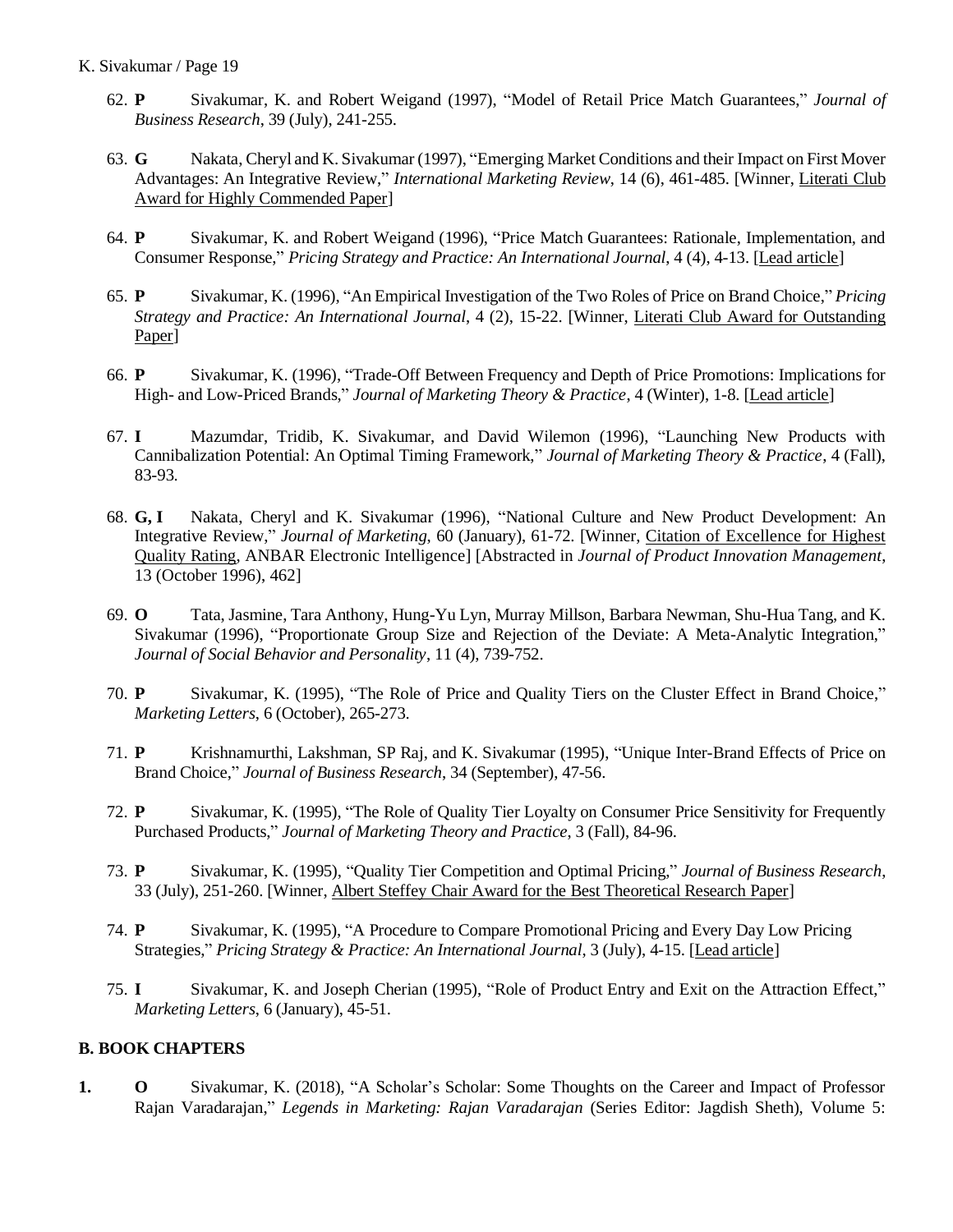Environmental Sustainability, Innovations for Emerging Markets and Marketing in Emerging Markets (Volume Editor: Mona Sinha), The Sheth Foundation and Sage Publications.

- 2. **G, I** Sivakumar, K. (2010), "Global Product Development," in *Wiley International Encyclopedia of Marketing* (Editors-in-Chief: Jagdish Sheth and Naresh Malhotra; Volume Editor: Barry Bayus), John Wiley & Sons.
- 3. **G, I** Sivakumar, K. (2010), "Locale of Innovation," in *Wiley International Encyclopedia of Marketing* (Editors-in-Chief: Jagdish Sheth and Naresh Malhotra; Volume Editor: Barry Bayus), John Wiley & Sons.

## **C. ARTICLES/OPINIONS IN MAGAZINES AND OTHER OUTLETS**

- 1. O Sivakumar, K. (2021), *WalletHub*: "Ask the Experts: What's the Deal with Credit Card Deals?" [https://wallethub.com/best-credit-card-deals#expert=K.\\_Sivakumar](https://wallethub.com/best-credit-card-deals#expert=K._Sivakumar)
- 2. S Sivakumar, K. (2015), "Enhancing the Impact of Service Research(ers): Supersizing the Service Umbrella," American Marketing Association's SERVSIG Newsletter, September.
- 3. G, I, L, S Sivakumar, K. (2011), "Reaching for New Ideas: Outsourcing Innovation," *Inside Supply Management*, 22 (June/July), 40-43.
- 4. P Weigand, Robert, and K. Sivakumar (1997), "Marketing by Matching: Price Guarantees Divide and Conquer Consumers," *Barron's*, Editorial Commentary, March 31, p. 62.

## **D. RESEARCH SUMMARY FEATURED IN** *HARVARD BUSINESS REVIEW*

- 1. **P** "Marketing: Do PMGs Work?" Briefings from the Editors, *Harvard Business Review*, 75 (July-August 1997), 11-12. [Summarizes research on price match guarantees]
- 2. **G** "Emerging Markets: Green Light, Yellow Light," Briefings from the Editors, *Harvard Business Review*, 74 (May-June 1996), 12-13. [Summarizes research on emerging markets and first-mover advantages]

## **E. MONOGRAPHS**

- 1. **S** Dong, Beibei and K. Sivakumar (2018), "Brand Tier Advantage in Service Co-production," *Marketing Science Institute Working Paper*, 18-104.
- 2. **S** Dong, Beibei and K. Sivakumar (2016), "Customer Participation in Services: Domain, Scope, and Boundaries," *Marketing Science Institute Working Paper*, 16-117.
- 3. **G, I, L** Roy, Subroto and K. Sivakumar (2000), "Innovation Generation in Business-to-Business Markets: A Conceptual Model and Research Propositions," Working Paper 9-2000, Institute for the Study of Business Markets (ISBM), Pennsylvania State University. [Research funded by ISBM]
- 4. **P** Sivakumar, K. (1997), "Asymmetric Quality Tier Competition: An Alternative Explanation," *Marketing Science Institute Working Paper* 97-115 (July). [Research funded by Marketing Science Institute]
- 5. **G** Nakata, Cheryl and K. Sivakumar (1995), "Factors in Emerging Markets and Their Impact on First Mover Advantages," *Marketing Science Institute Working Paper* 95-110 (September).
- 6. **P** Sivakumar, K. and SP Raj (1995), "Quality Tier Competition: Impacts of the "Whether" Decision and the Direction of Price Change," *Marketing Science Institute Working Paper* 95-106 (June).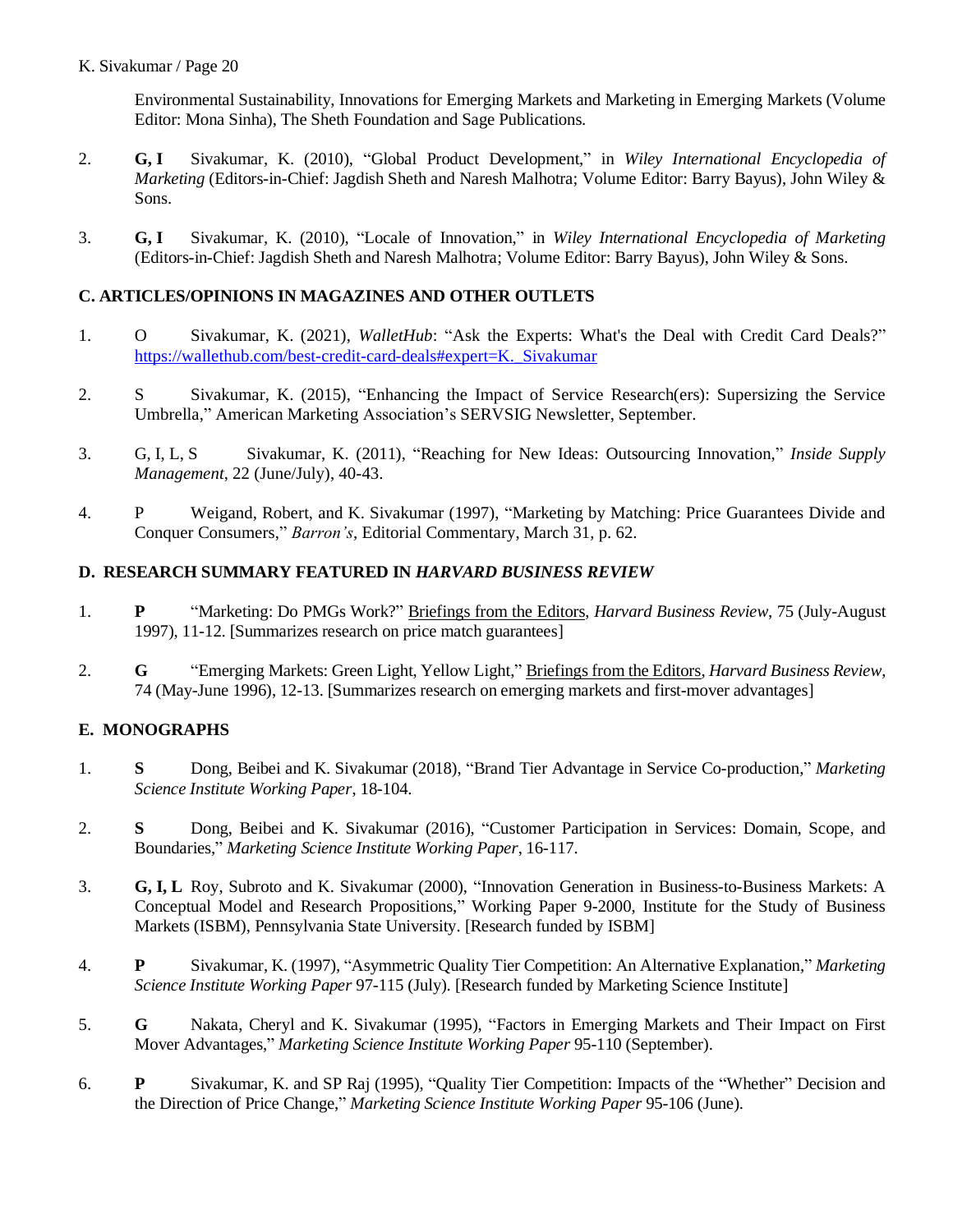# **F. BOOK REVIEWS**

- 1. **G** Sivakumar, K. (1996), Book Review of *Pop Internationalism* by Paul Krugman, *Journal of Marketing*, 60 (October), 128-129.
- 2. **O** Sivakumar, K. (1996), Book Review of *Total Quality in Marketing* by William C. Johnson and Richard J. Chvala, *Journal of the Academy of Marketing Science*, 24 (Fall), 376-377.

## **G. CONFERENCE PAPER PRESENTATIONS**

| <b>Total Number of Presentations</b>                                       | 84 papers |
|----------------------------------------------------------------------------|-----------|
| American Marketing Association (AMA)                                       | 51 papers |
| <b>Association for Consumer Research</b>                                   | 1 paper   |
| Academy of Marketing Science (AMS)                                         | 12 papers |
| Frontiers in Service Conference                                            | 3 paper   |
| <b>INFORMS Marketing Science Conference</b>                                | 7 papers  |
| <b>PRICEX Conference</b>                                                   | 1 paper   |
| Society for Marketing Advances (Retailing Conference)                      | 3 papers  |
| Product Development and Management Association                             | 4 papers  |
| World Marketing Congress, Academy of Marketing Science                     | 1 paper   |
| AMA Marketing and Public Policy Conference                                 | 1 paper   |
| Recent presentations included above (after joining Lehigh University)      | 48 papers |
| AMA Summer Educators' Conference (August 2001)                             | 3 papers  |
| <b>INFORMS Marketing Science Conference (June 2002)</b>                    | 1 paper   |
| AMA Summer Educators' Conference (August 2002)                             | 1 paper   |
| AMA Winter Educators' Conference (February 2003)                           | 1 paper   |
| Academy of Marketing Science Conference (May 2003)                         | 1 paper   |
| AMA Summer Educators' Conference (August 2003)                             | 1 paper   |
| Frontiers in Service Conference (October 2004)                             | 1 paper   |
| AMA Summer Educators' Conference (August 2004)                             | 1 paper   |
| AMA Summer Educators' Conference (August 2005)                             | 1 paper   |
| AMA Winter Educators' Conference (February 2006)                           | 1 paper   |
| PRICEX Conference (June 2007)                                              | 1 paper   |
| AMA Summer Educators' Conference (August 2007)                             | 2 papers  |
| AMA Winter Educators' Conference (February 2009)                           | 1 paper   |
| AMA Summer Educators' Conference (August 2009)                             | 1 paper   |
| Academy of Marketing Science (May 2010)                                    | 1 paper   |
| American Marketing Association (August 2010)                               | 2 papers  |
| Academy of Marketing Science (May 2011)                                    | 1 paper   |
| Product Development and Management Association (October 2011)              | 1 paper   |
| Academy of Marketing Science (May 2012)                                    | 1 paper   |
| AMA Winter Educators' Conference (February 2013)                           | 1 paper   |
| World Marketing Congress, Academy of Marketing Science (July 2013) 1 paper |           |
| <b>INFORMS Marketing Science Conference (June 2014)</b>                    | 1 paper   |
| AMA Summer Educators' Conference (August 2014)                             | 2 papers  |
| AMA Marketing and Public Policy Conference (June 2015)                     | 1 paper   |
| AMA Summer Educators' Conference (August 2015)                             | 2 papers  |
| Product Development and Management Association (November 2015)             | 2 papers  |
| AMA Summer Educators' Conference (August 2016)                             | 2 papers  |
| Product Development and Management Association (October 2016)              | 1 paper   |
| Frontiers in Service Conference (June 2017)                                | 1 paper   |
| Academy of Marketing Science (May 2017)                                    | 1 paper   |